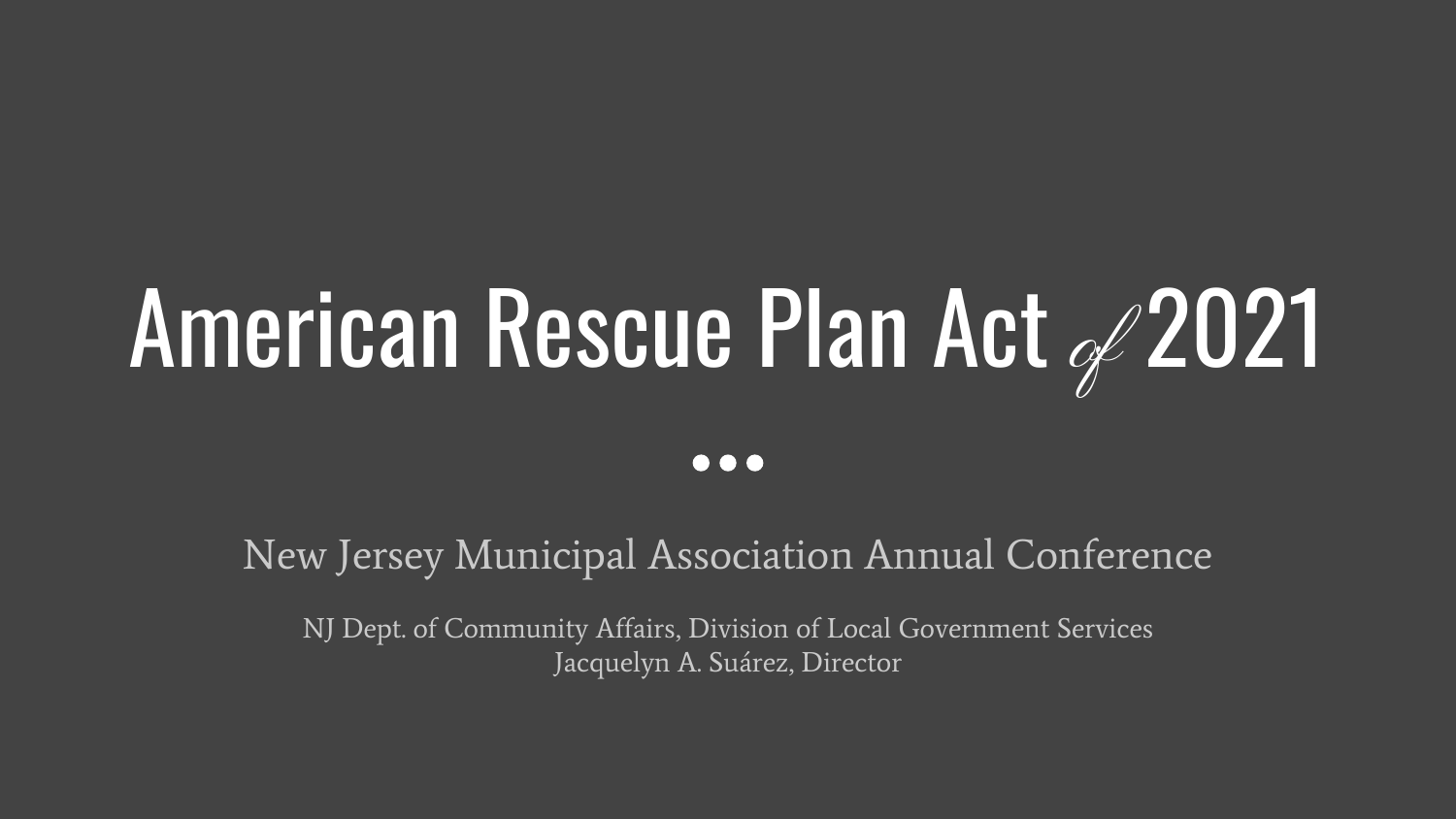## **Permitted Use of Grant Funds**

Overview

- Costs incurred on or after March 3, 2021  $\bullet$
- Obligated no later than December 31, 2024  $\bullet$
- Can be passed through to authorities, fire districts, boards of education,  $\bullet$ non-profits, and individuals
	- The county or municipality will be responsible for ensuring subrecipients adhere to federal requirements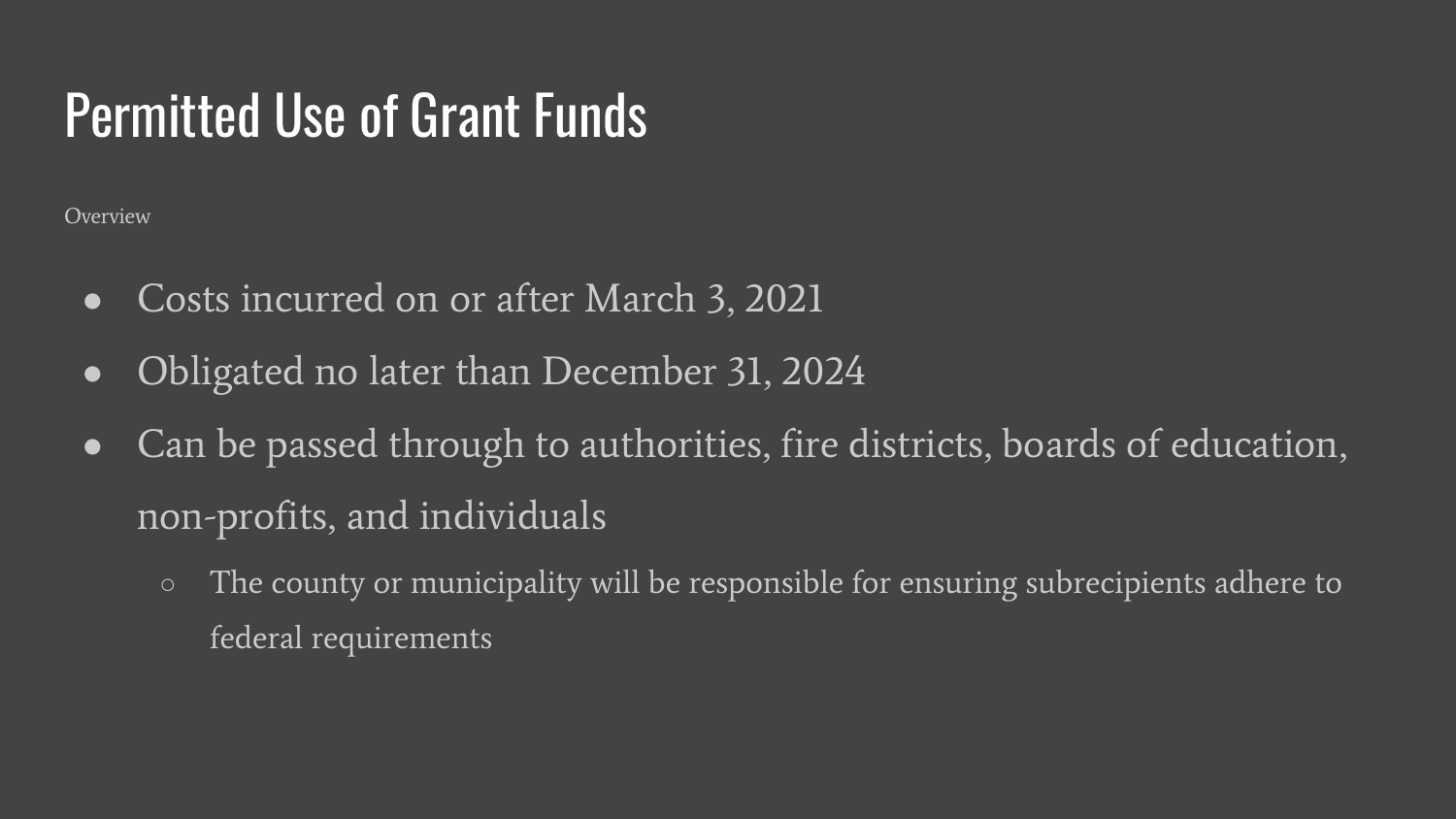## **Replacing Lost Public Sector Revenue**

- Calculated via formula in revenue loss calculation worksheet  $\bullet$ 
	- Pre-pandemic projects cannot be used as a baseline
	- May use average annual revenue growth rate in three full fiscal years prior to the public health emergency
- Certain utilities are excluded
	- Water, electric, natural gas, public mass transit
	- Other types of utilities are permitted
- Asset sale debt proceeds excluded as revenue  $\bullet$
- Upon receiving LFRF funds, recipients may calculate the reduction in revenue as of  $\bullet$ December 31, 2020 and deploy funds to address any shortfall
- Recipients are permitted to calculate the extent of reduction in revenue as of December 31,  $\bullet$ 2020; December 31, 2021; December 31, 2022; and December 31, 2023 to capture lagging effects of the pandemic on revenues
- Can add revenue losses from more than one period for a cumulative revenue loss total for  $\bullet$ the local unit's maximum that can be allocated toward provision of government services.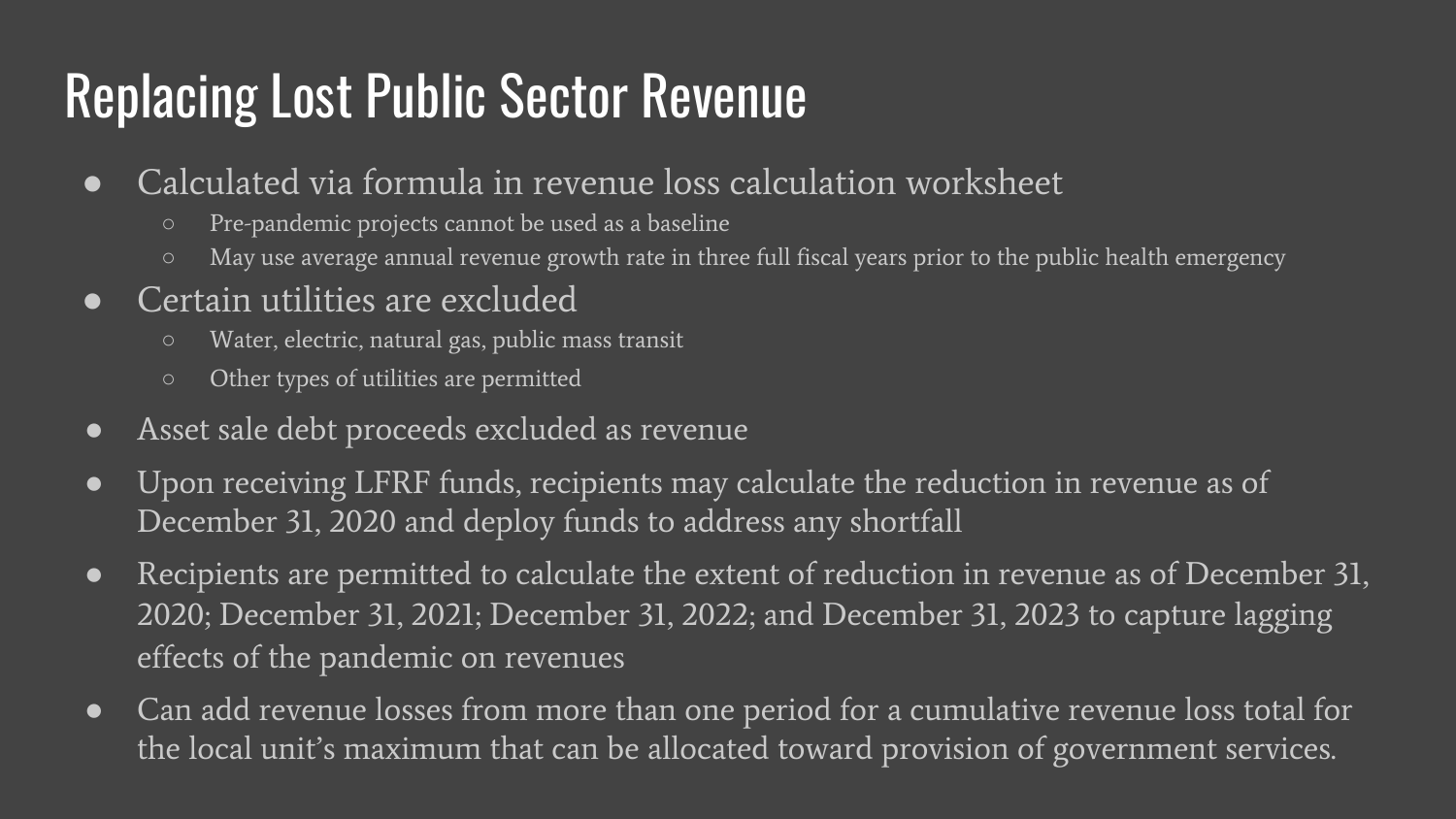# **Replacing Lost Public Sector Revenue**

- LFRF proceeds offsetting COVID-19 revenue losses must be applied  $\bullet$ toward provision of government services not to exceed amount of revenue loss
	- Cost of providing these government services must be incurred on or after March 3, 2021
	- Maintenance or pay-go funded building of infrastructure (e.g. roads, sidewalks)  $\circ$
	- Cybersecurity  $\circ$
	- Public safety  $\circ$
	- Health or educational services
	- Environmental remediation  $\bigcirc$
- LFRF Funds cannot be used for principal and interest on debt service  $\bigcirc$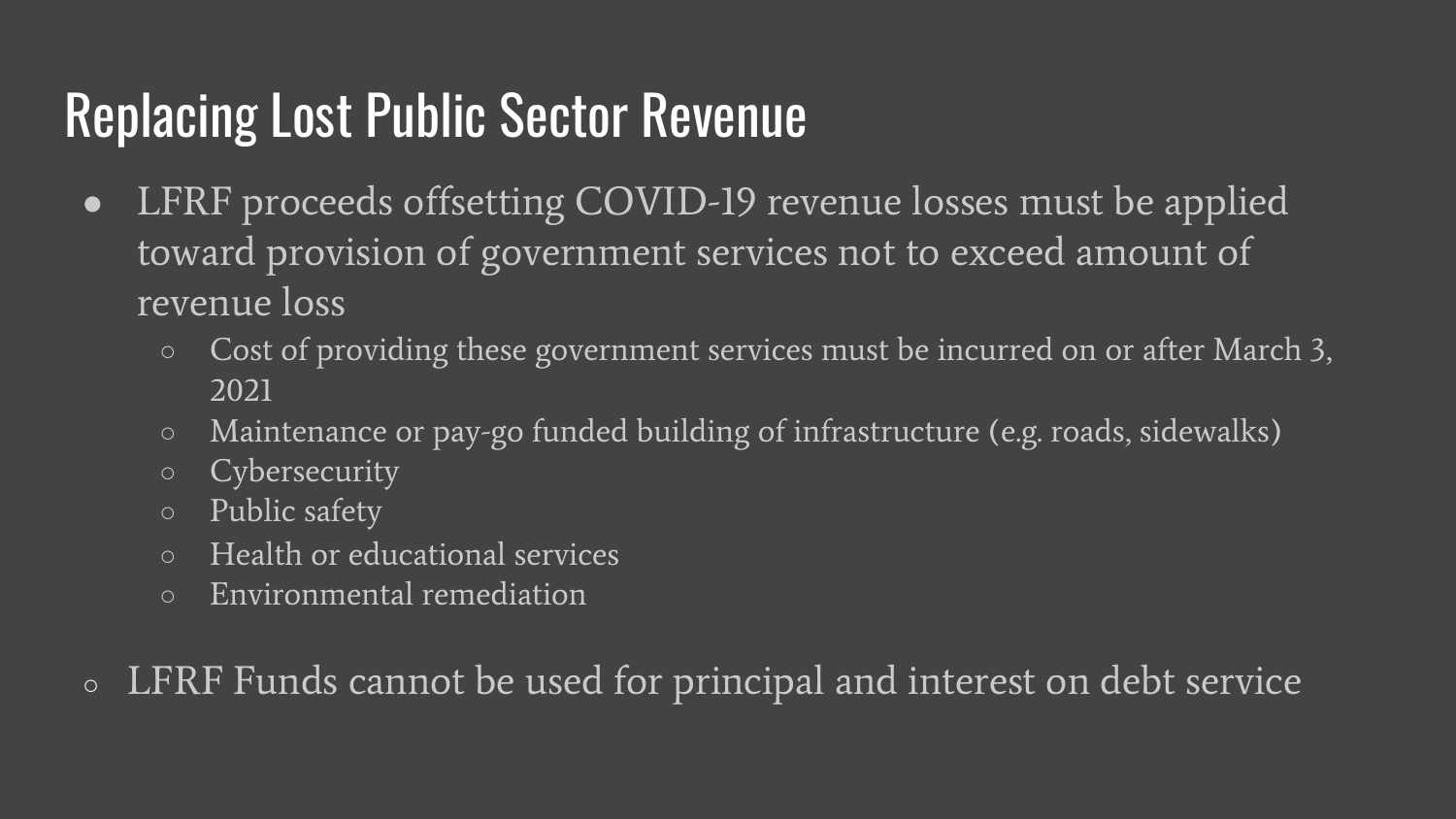## Replacing Lost Public Sector Revenue

- Municipality would charge the provision of government services directly to the LFRF grant proceeds, up to the total amount of COVID-19 related revenue loss.
- If a municipality established a deferred charge for COVID-19 related revenue loss, using LFRF funds to offset the cost of providing government services would free up available fund balance to satisfy the deferred charge.
- State cannot mandate use for revenue loss/deferred charge offset because American Rescue Plan Act expressly preempts State law, but we nonetheless strongly recommend.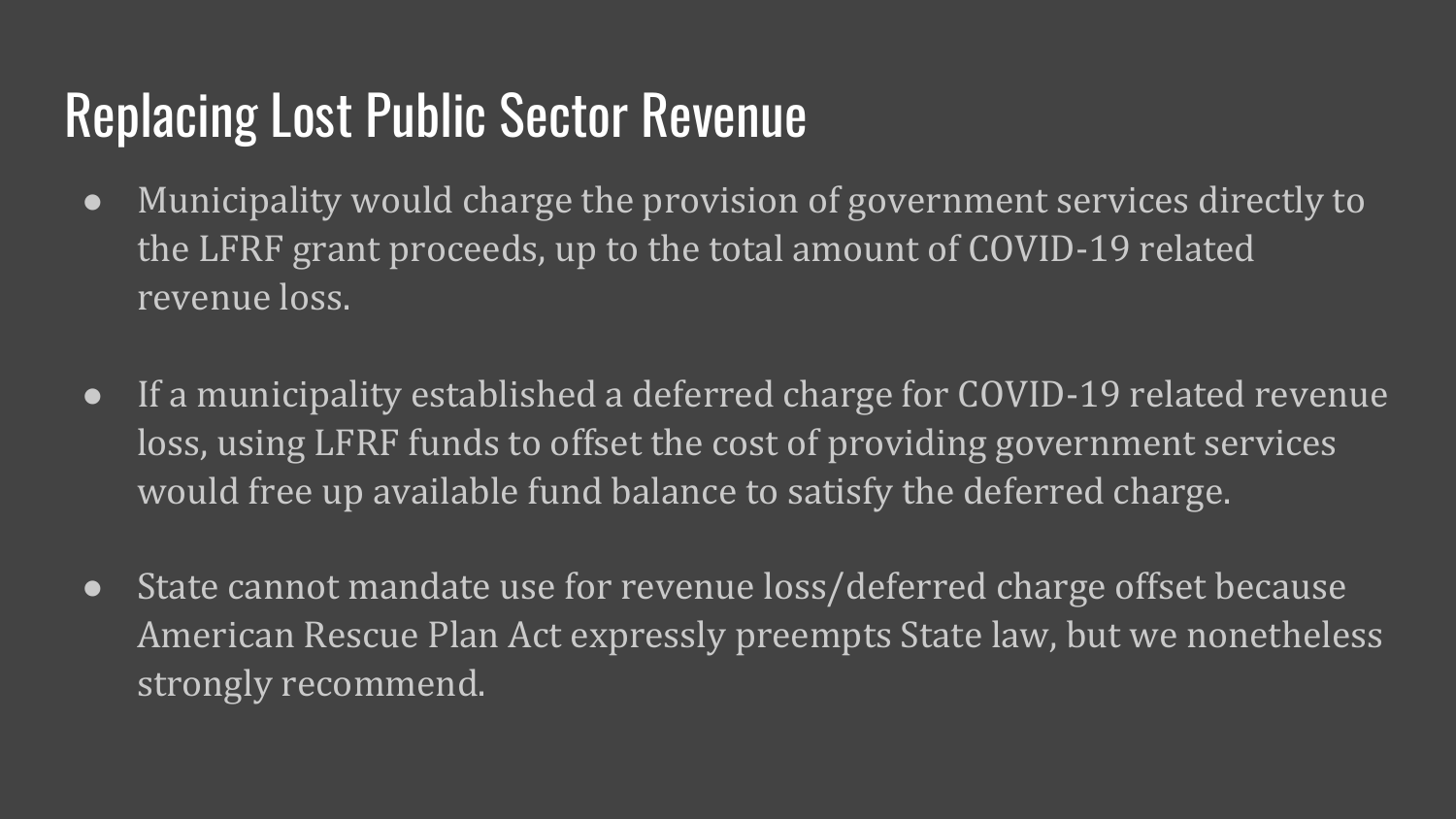#### Water, Sewer & Broadband Infrastructure

- Not limited by amount of COVID-19 revenue loss  $\bullet$
- The "period of performance" will run until December 31, 2026  $\bullet$
- Recipients may use LFRF funds to cover costs incurred for eligible  $\bullet$ projects planned or started prior to March 3, 2021
- The Interim Final Rule encourages strong labor standards  $\bullet$ 
	- Project Labor Agreements now permitted for all prevailing wage public works projects  $\bullet$ over \$5 million excluding land acquisition costs (P.L. 2021, c. 69)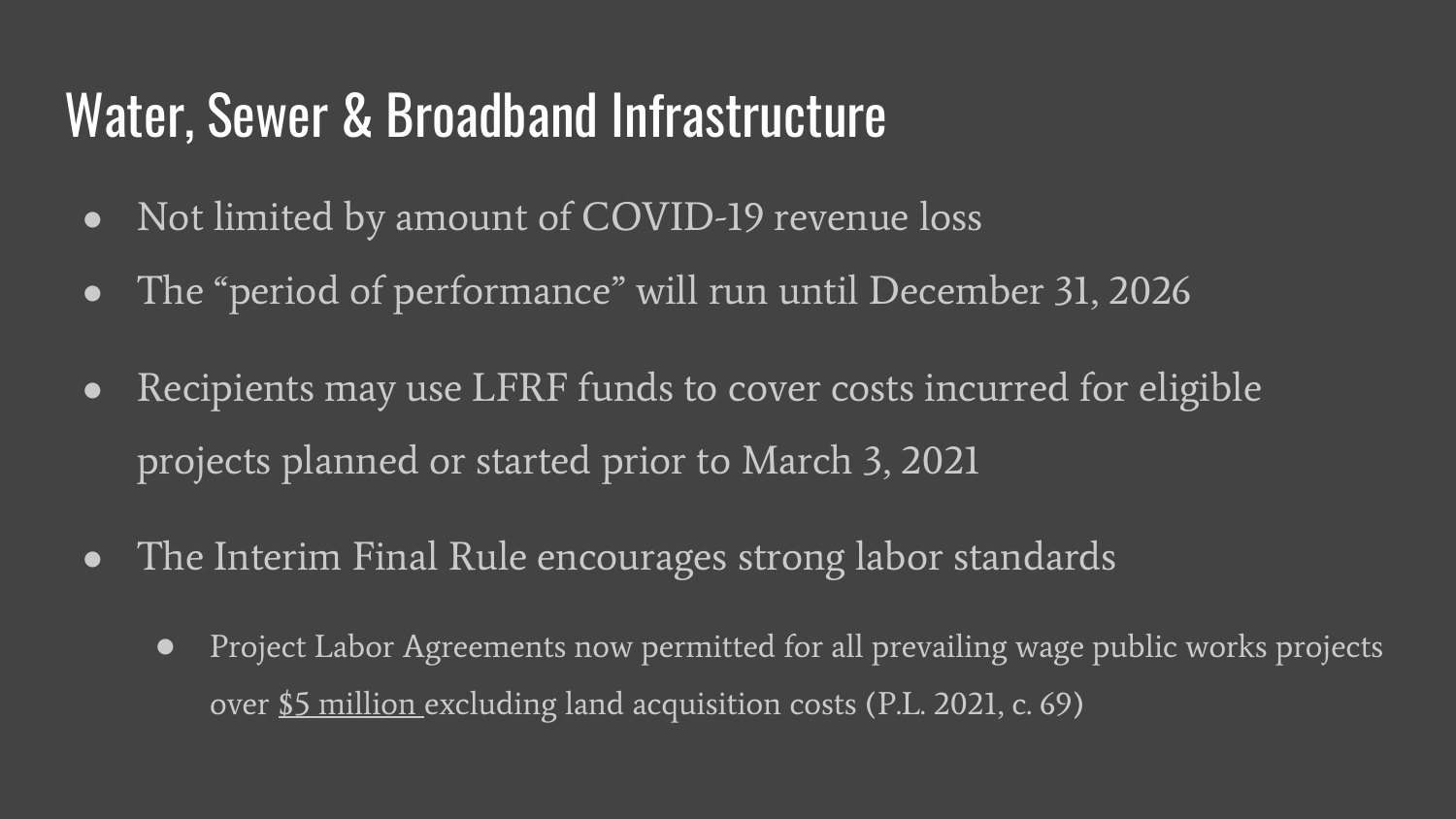#### **Water & Sewer**

- Eligible LFRF water and sewer projects align with those eligible to receive  $\bullet$ financial assistance through the Environmental Protection Agency's Clean Water and Drinking Water State Revolving Funds
- Projects can include:  $\bullet$ 
	- Lead service line replacement  $\circ$
	- Water and/or sewer mains  $\circ$
	- Supply and treatment infrastructure  $\circ$
	- Stormwater remediation  $\circ$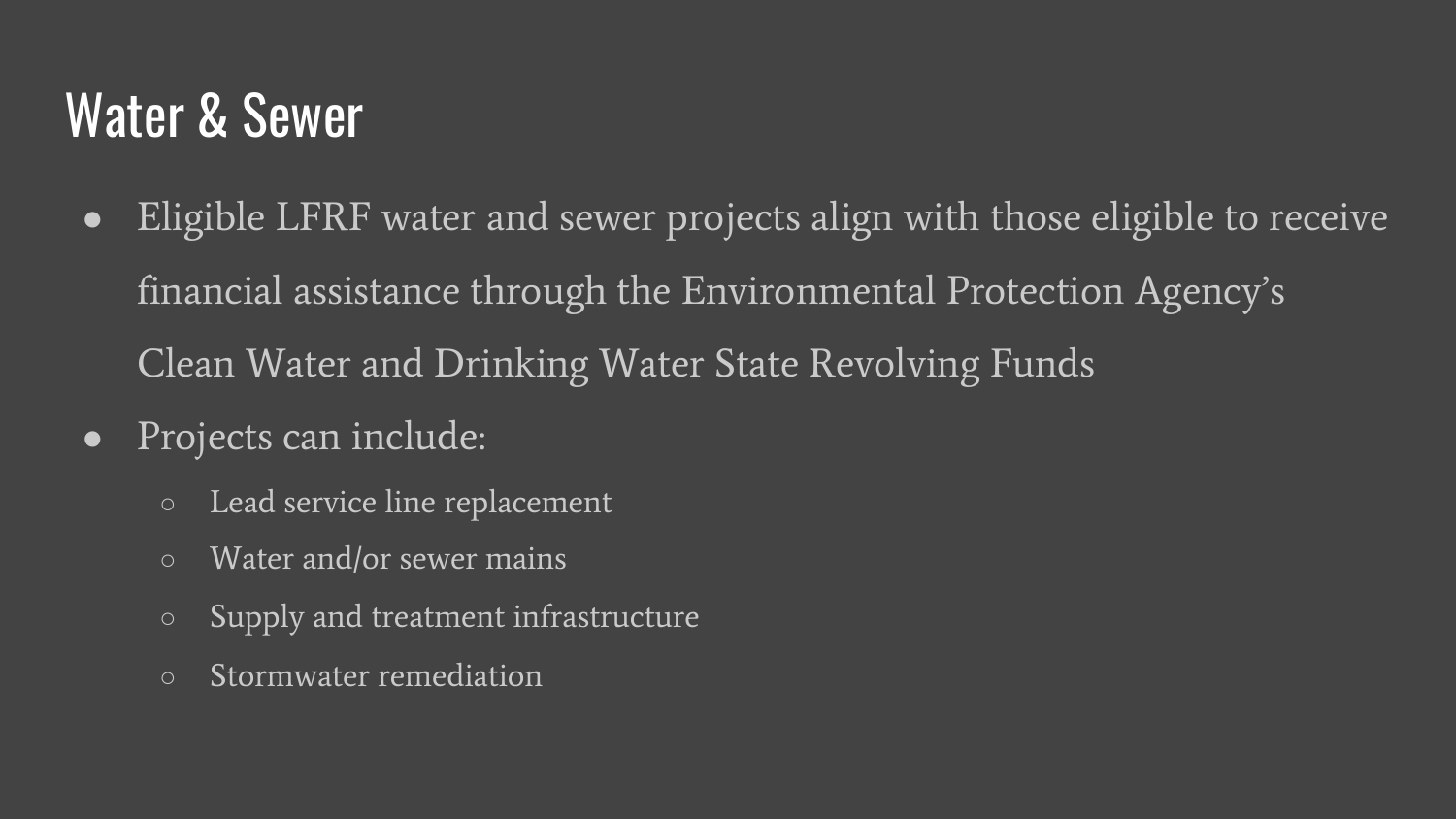#### **Broadband Infrastructure**

- Targeted toward underserved areas (lacking a wireline connection that reliab  $\bullet$ minimum speeds of 25 Mbps download and 3 Mbps upload).
- Minimum 100 megabytes per second upload and download speed unless imp  $\bullet$ due to topography, geography, or financial cost.
- Feds encourage prioritizing projects that achieve last-mile connections to hot  $\bullet$ and businesses.
- P.L. 2007, c. 191 (N.J.S.A. 40:9D-1 through 40:9D-8)  $\bullet$ 
	- Municipalities should review law to determine whether broadband project requires Local  $\circ$ Board approval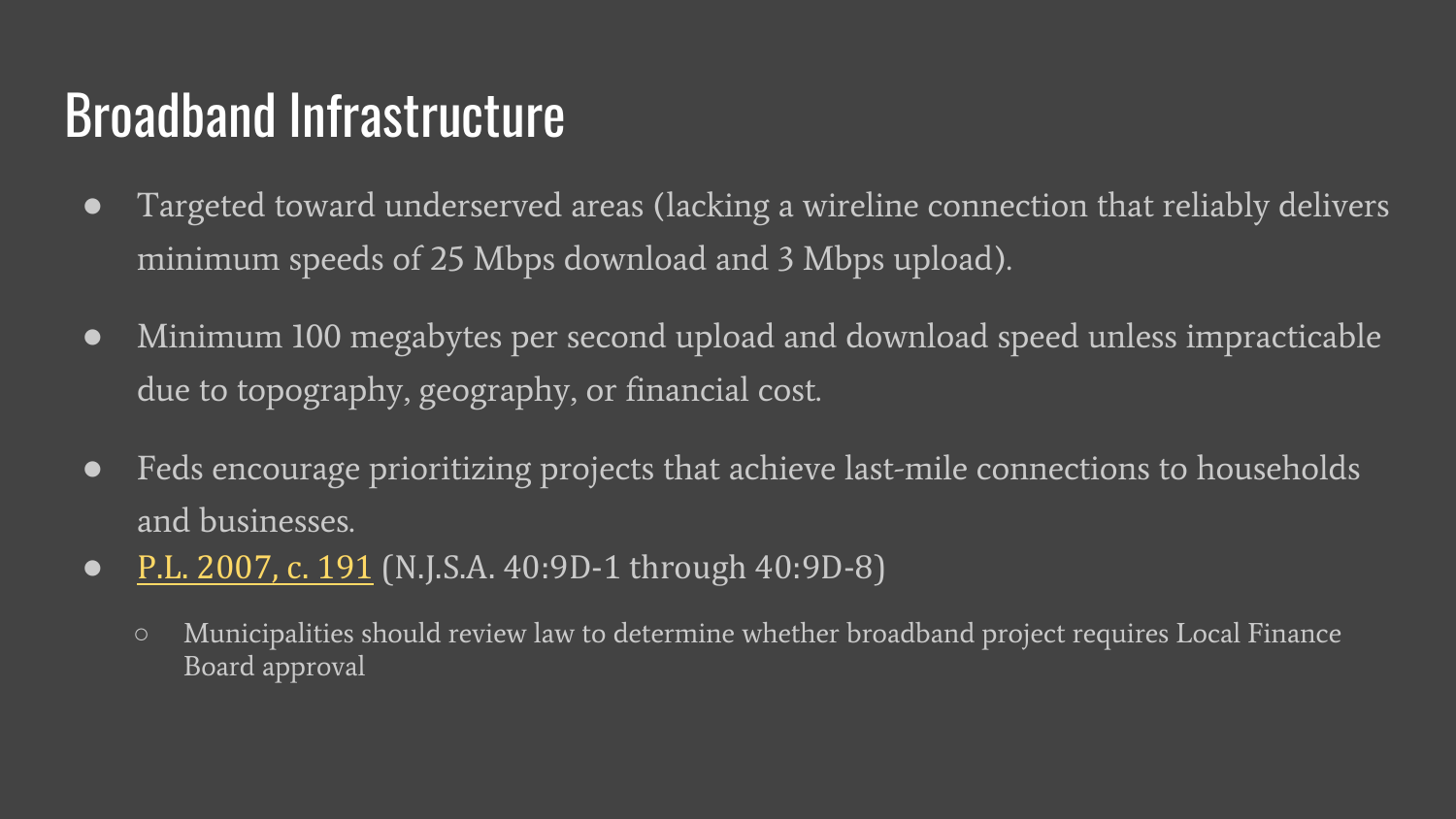## **Premium Pay for Essential Workers**

- Must prioritize front-line, lower-paid workers with regular public interaction or  $\bullet$ those in janitorial roles
- Maximum \$13 per hour over and above any wages or remuneration the worker  $\bullet$ otherwise receives. Not to exceed \$25,000 per eligible worker
- May be used for retro premium pay  $\bullet$
- Premium pay that would increase a worker's total pay above 150% of the greater  $\bullet$ of the State or county annual wage requires specific justification for how it responds to the needs of these workers
	- U.S. Bureau of Labor Statistics Occupational Employment and Wage Statistics  $\bullet$
	- County median annual wage is taken to be that of the metropolitan or nonmetropolitan area that  $\bullet$ includes the county.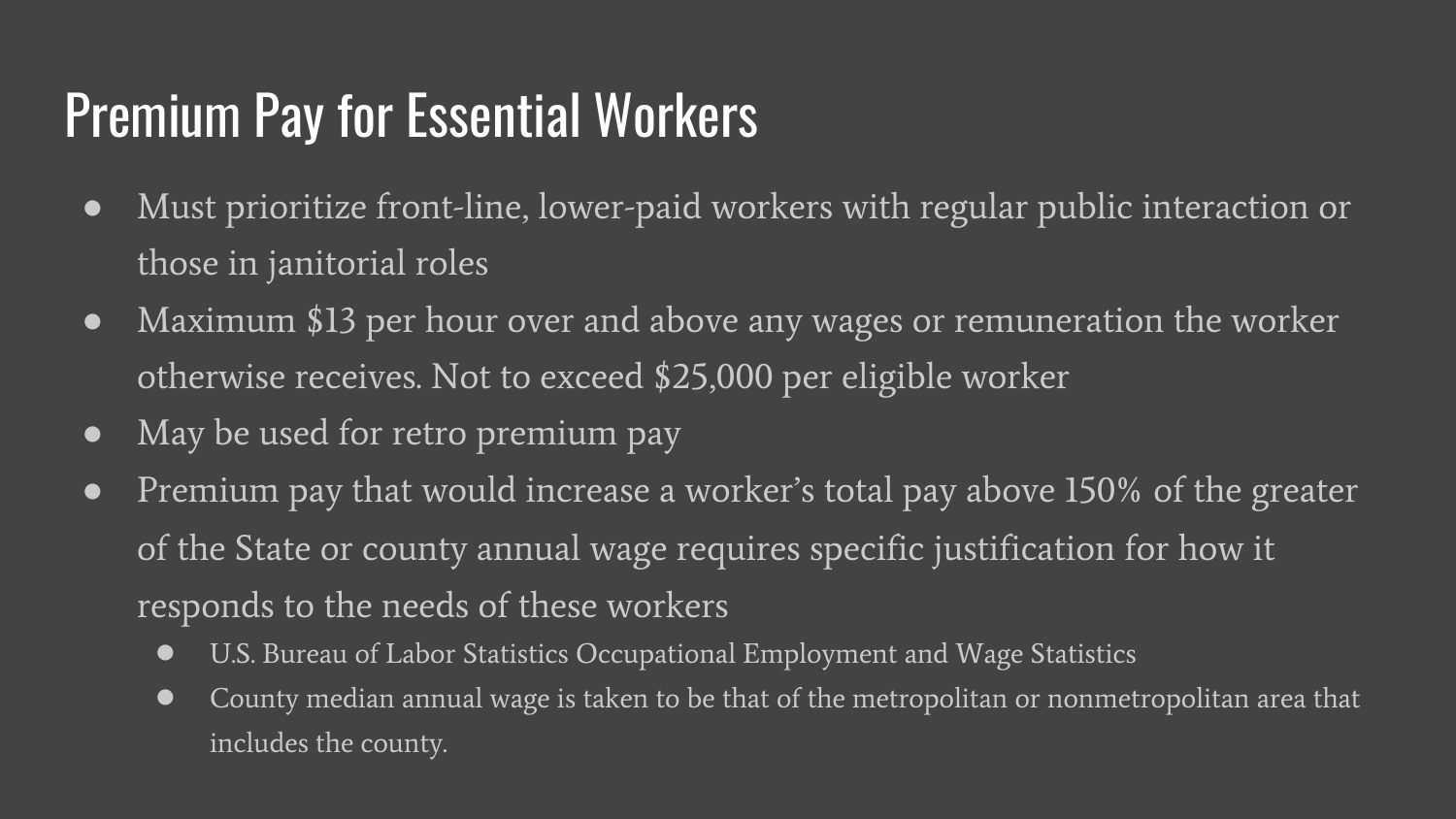## Premium Pay for Essential Workers

- The  $>150\%$  written justification must be included in the municipality's Project and Expenditure Report to U.S. Treasury
- Although premium pay may be paid retrospectively for work performed at any time since the start of the COVID-19 public health emergency on March 9, 2020, in order to be eligible a municipality must not have incurred the obligation to pay premium pay prior to March 3, 2021.
- Grants to third-party employers with eligible workers performing essential work is permitted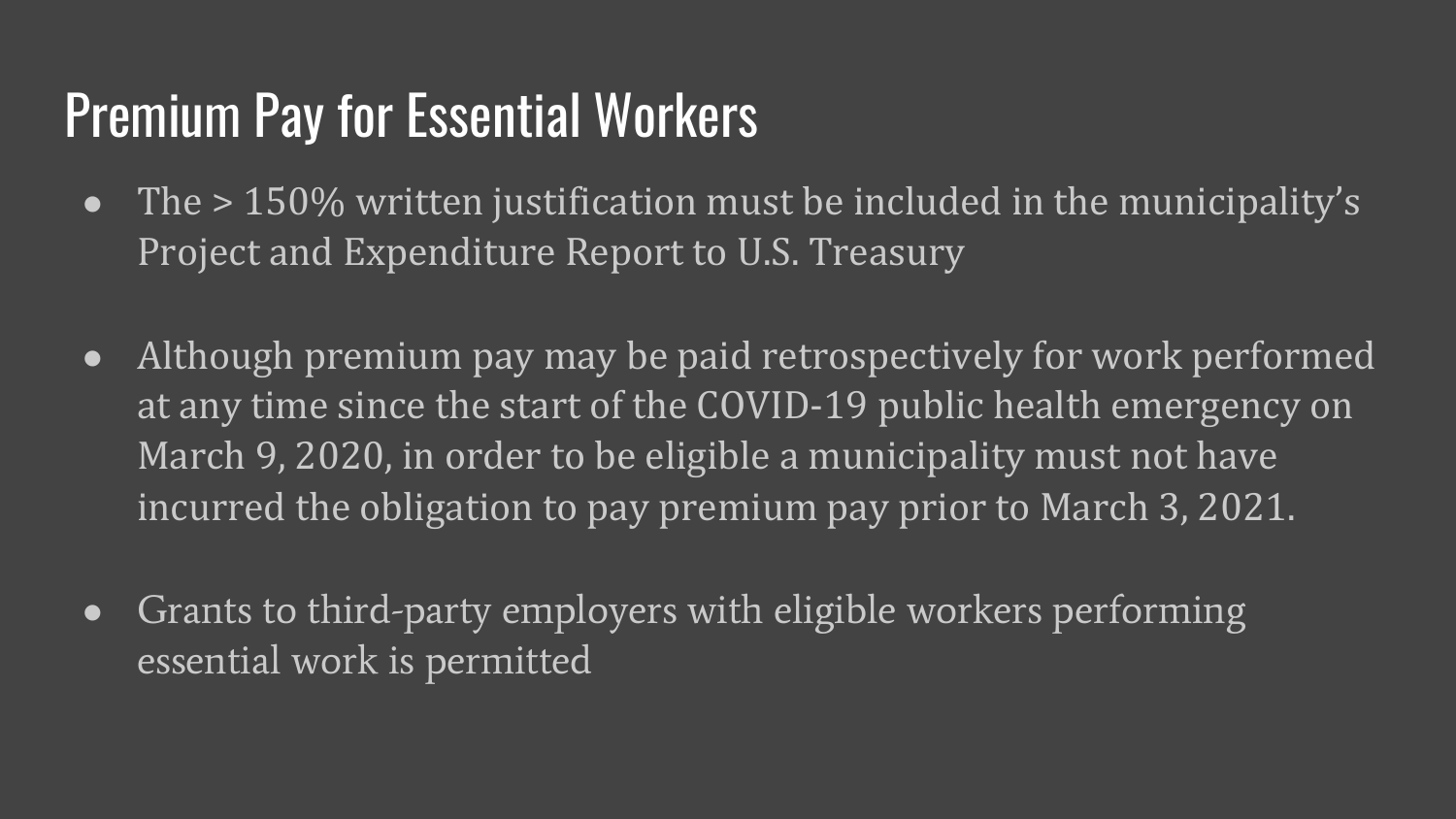## **Supporting Public Health Expenditures**

- Funding may be allocated toward a broad range of public health needs  $\bullet$ across COVID-19 containment and mitigation, medical expenses, behavioral health care, and public health resources
- Payroll and covered benefit expenses for public health, healthcare, human  $\bullet$ services, public safety, and similar employees, are eligible to the extent that these employees spend over 50% of their time on COVID-19 response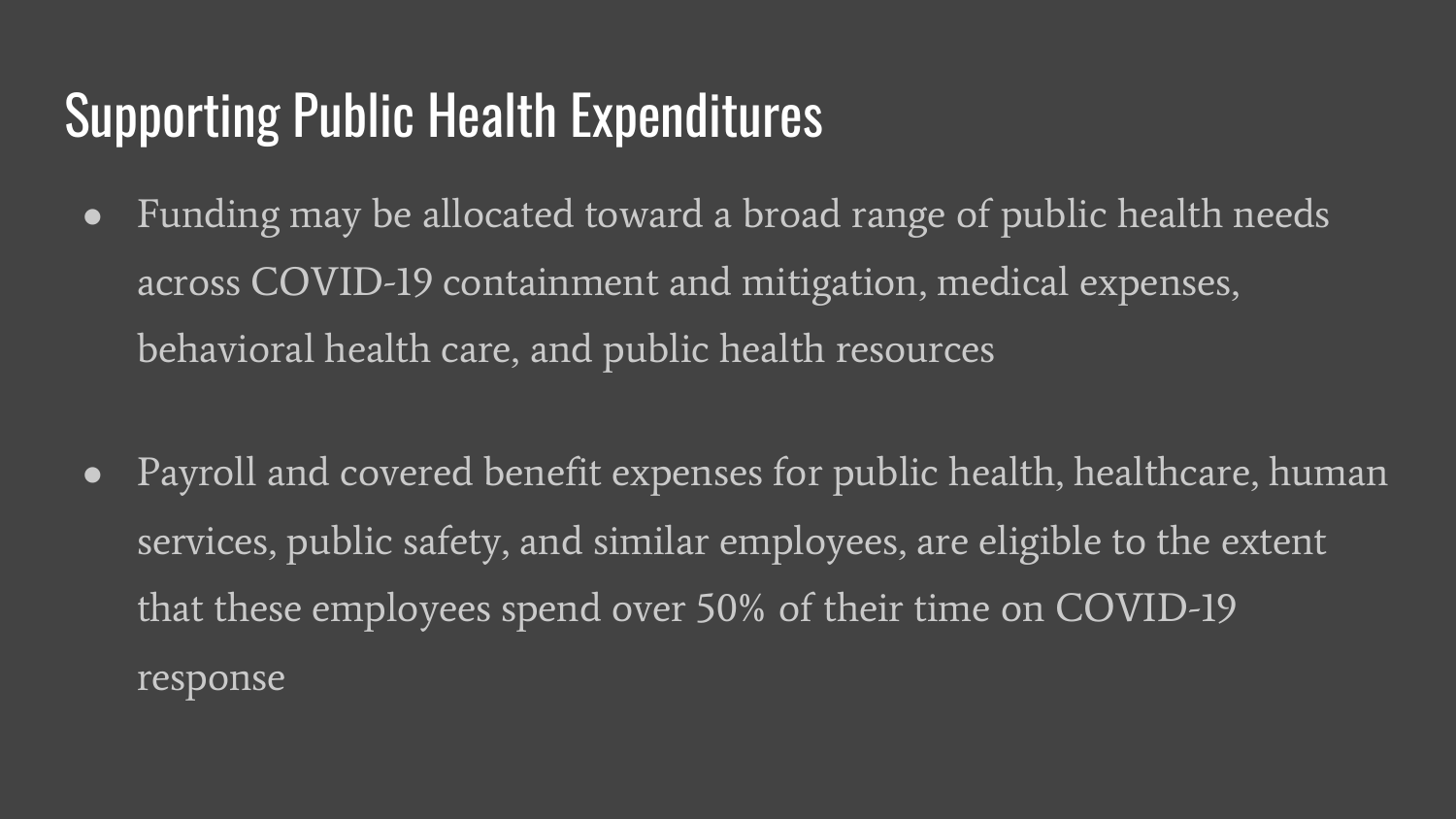# **Addressing COVID-19 Related Negative Economic Impacts**

- Eligible uses would include:  $\bullet$ 
	- Job training  $\circ$
	- Household economic assistance
	- Loans or grants to small businesses and nonprofits
	- Economic assistance to industries disproportionately impacted by p  $\circ$
	- Re-hiring public sector staff up to the government's level of pre-par employment (Jan. 27, 2020)

To avoid duplication of benefits, municipalities are strongly encourage utilize the State's existing infrastructure in delivering business assista EDA's Small Business Emergency Assistance Grant Program).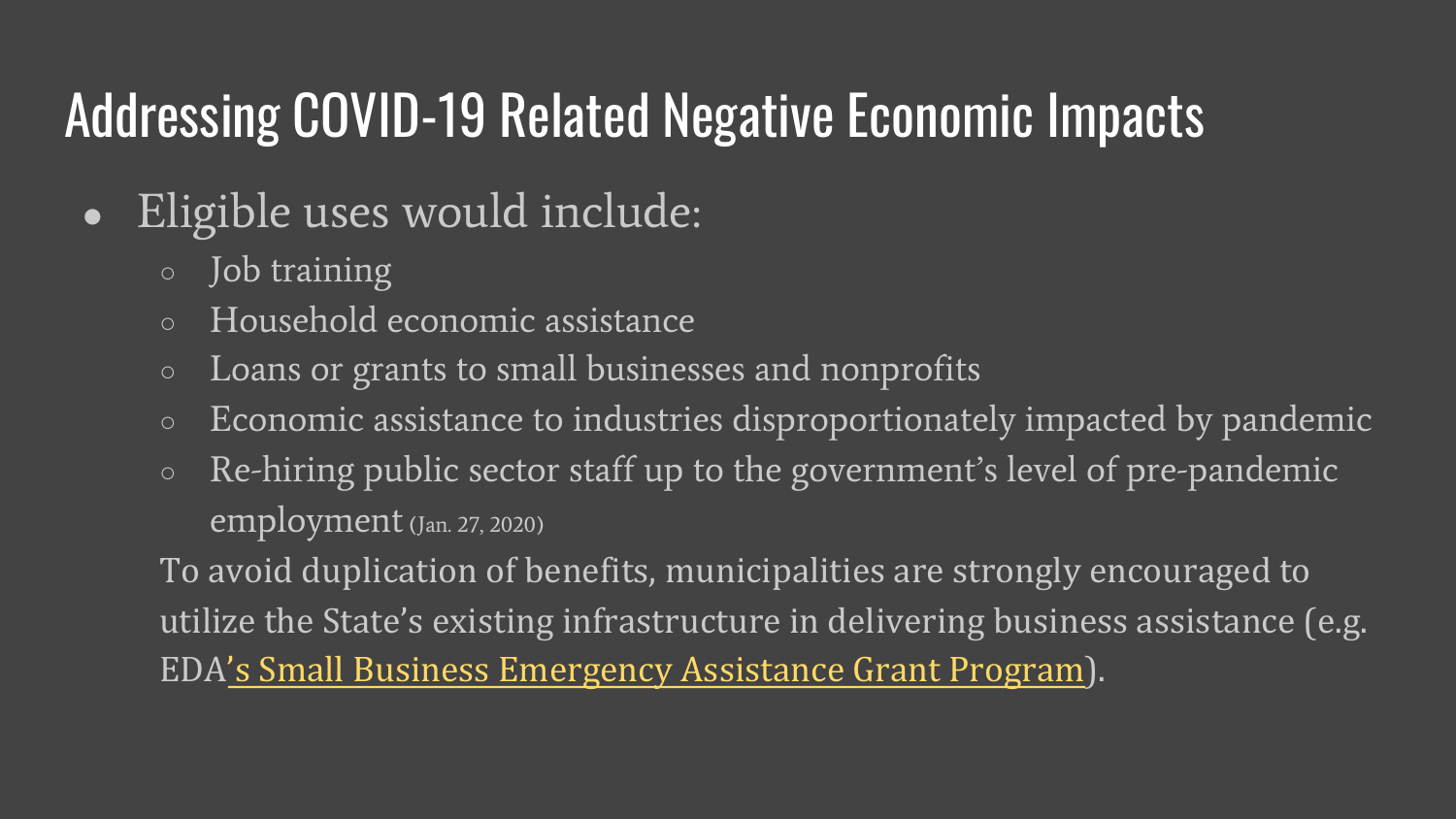# Small Business Assistance: COVID-19 Negative Economic Impacts

A local unit must maintain adequate documentation supporting each small business loan or grant. U.S. Treasury requires each Project and Expenditure Report to include the following information concerning any small business economic assistance program:

- Brief description of the structure and objectives of assistance program(s).
- Number of small businesses served. If the local unit establishes multiple separate small business assistance programs, break down the number of small businesses by program.
- Brief description of the local unit's approach to ensuring that small business aid responses to a COVID-19 related negative economic impact.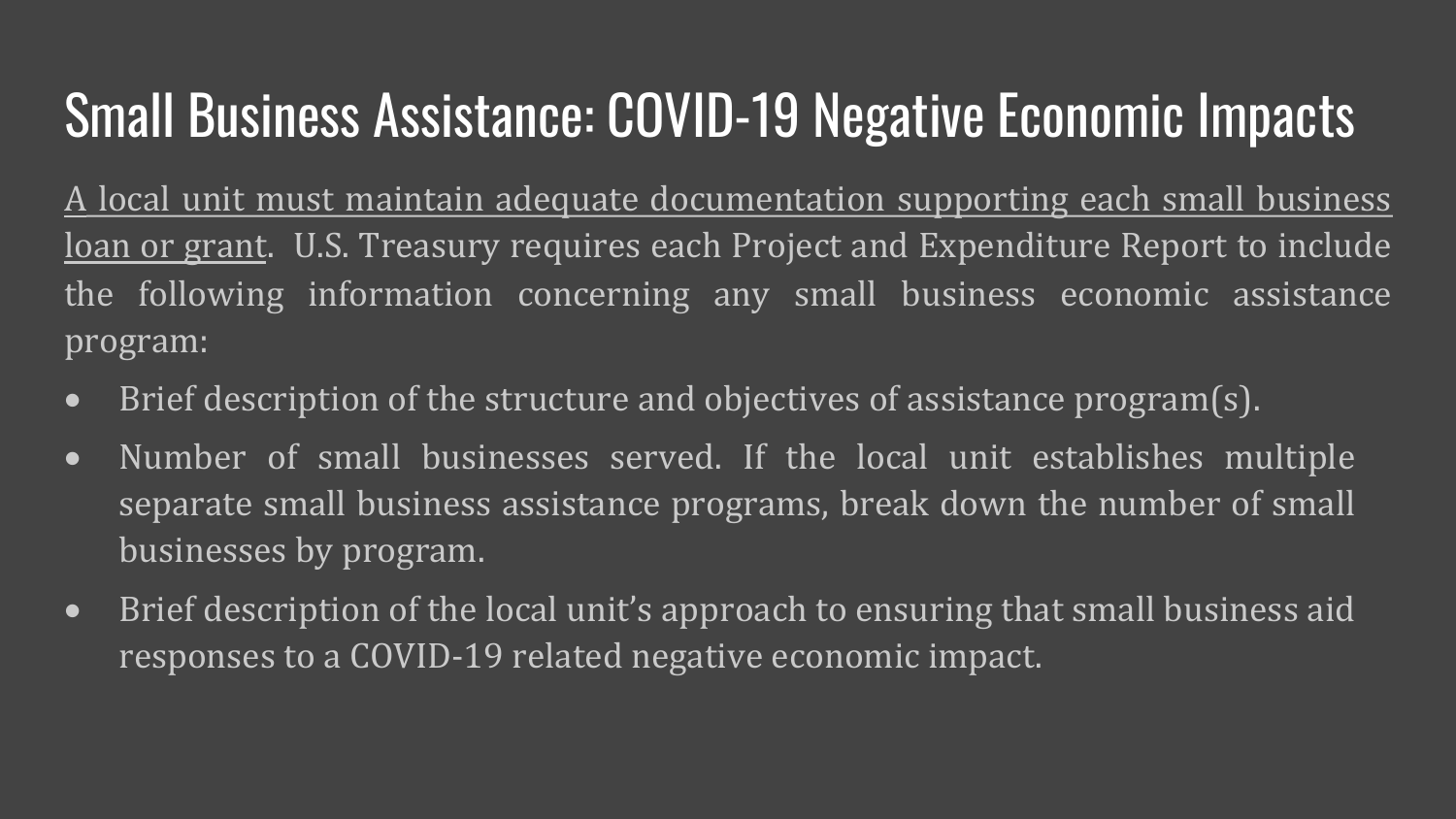# **Small Business Assistance: COVID-19 Negative Economic Impacts**

Local units should:

- Establish a user-friendly application process where the business applicant documents  $\bullet$ the COVID-19 related negative economic impact
	- Income tax returns, payroll records and information on other programs from which the  $\bullet$ business applied for/ was granted economic assistance.
- Assess whether, and the extent to which, there is COVID-19 related economic harm  $\bullet$ and whether, and the extent to which, the use would respond or address this harm
	- Unrelated uses or those grossly disproportionate to the type or extent of harm experienced  $\bullet$ would not be eligible
- Consider hiring a grant consultant and/or an independent integrity monitor (cost of  $\bullet$ which may be LFRF eligible)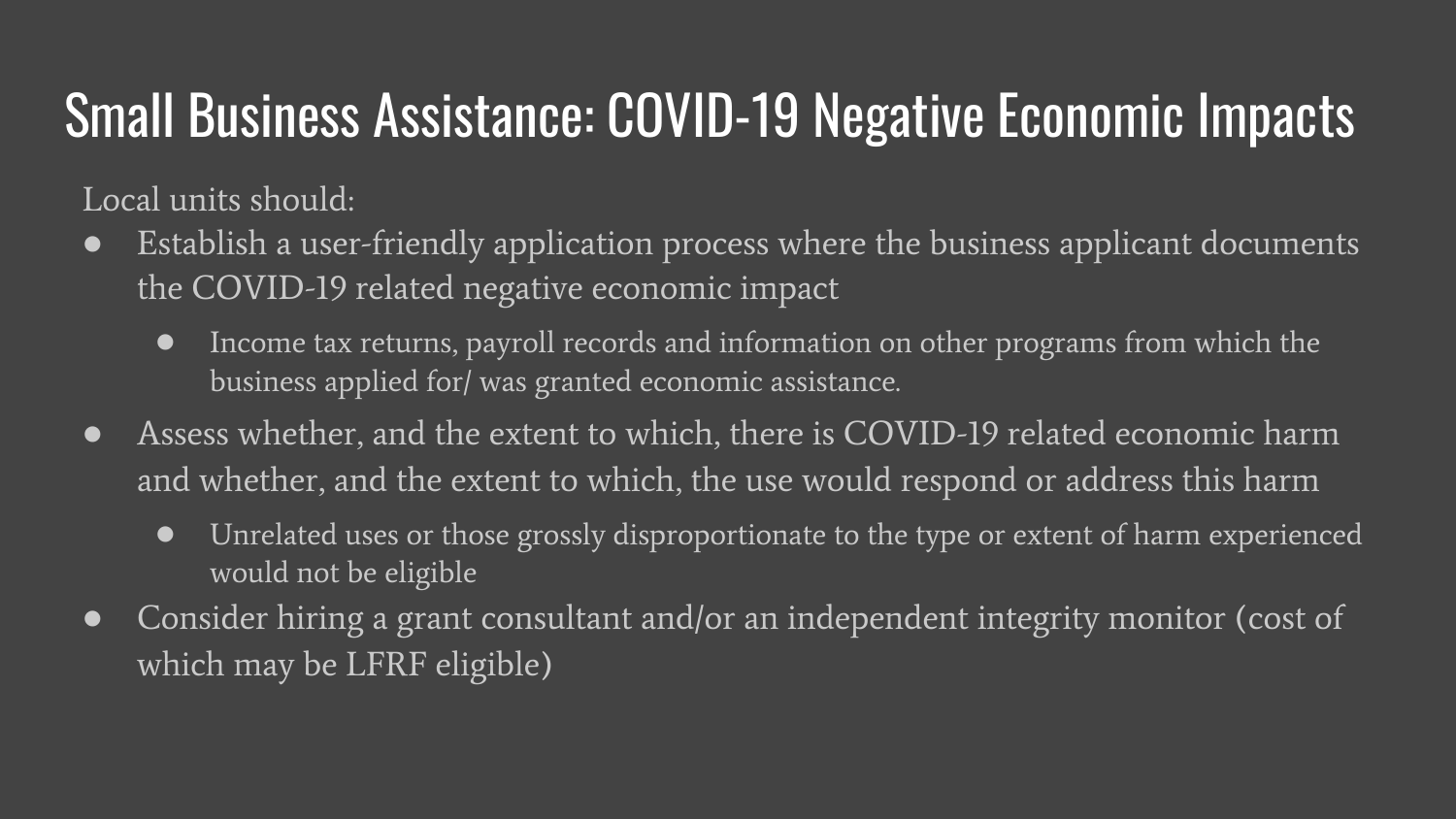# Aid to Travel, Tourism, Hospitality or Other Impacted Industries

Project and Expenditure Report must include the following information for programs aiding travel, tourism, and hospitality or other impacted industries (EC 2.11-2.12):

- Brief narrative description of how the assistance provided responds to COVID-19 related negative economic impacts.
- For each subaward:
	- o Sector of the employer (U.S. Treasury will provide additional detail, including a list of sectors).
	- o Purpose of funds (e.g. safe reopening of previously-closed businesses; planned facility expansion or upgrade delayed due to the pandemic).
- If the local unit is providing aid to industries other than travel, tourism, and hospitality (EC 2.12), a description of the pandemic impact on the industry and the rationale for providing aid to the industry.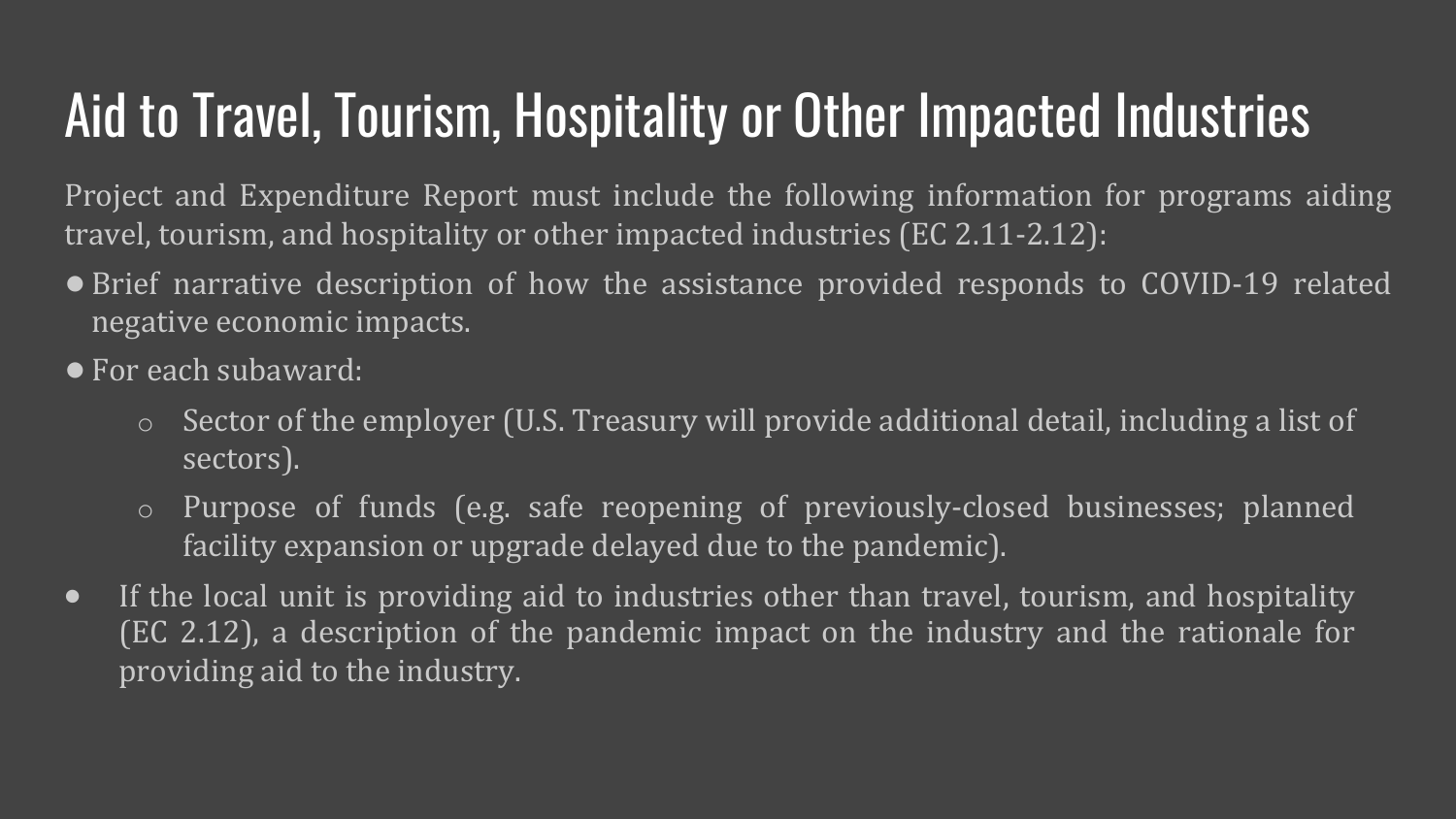## Aid to Travel, Tourism, Hospitality or Other Impacted Industries

- Individual documentation of need not required for sector-based aid to travel, tourism, and hospitality-oriented businesses due to U.S. Treasury presumption of COVID-19 impact
- $\bullet$  Businesses in these sectors must still be able to 1) document that the proceeds are being utilized for the approved purpose(s), and 2) provide information on other assistance applied for or received to avoid duplication of benefits.

For sector-based assistance to other industries, the local unit should also document

- that the negative economic impacts experienced by businesses in those other sectors are COVID-19 related, as opposed to unrelated longer-term economic or industrial trends;
- how the COVID-19 related negative impacts of the other sectors compare to those experienced by the travel, tourism, and hospitality industries; and
- how the LFRF-funded assistance responds to these COVID-19 specific negative impacts.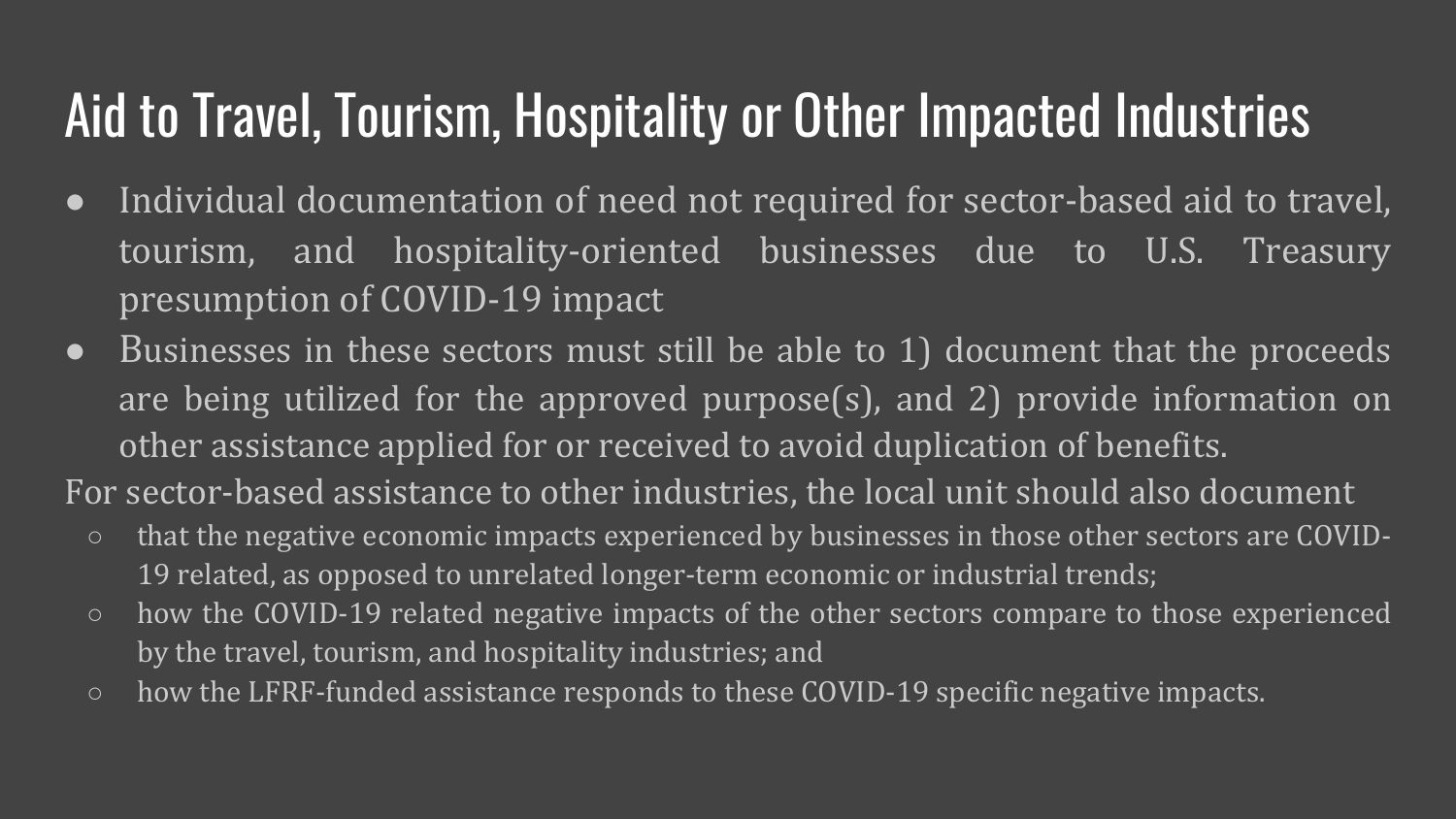# **Addressing Disproportionate Public Health & Economic Impacts**

- **Qualified Census Tracts**  $\bullet$ 
	- Low-Income Housing Tax Credit Qualified Census Tracts must have 50% of households with incomes below 60% of the Area Median Gross Income or have a poverty rate of 25% or more
- These types of uses would include: O
	- Addressing health and educational disparities
	- Investments in housing and neighborhoods
	- Promoting healthy childhood environments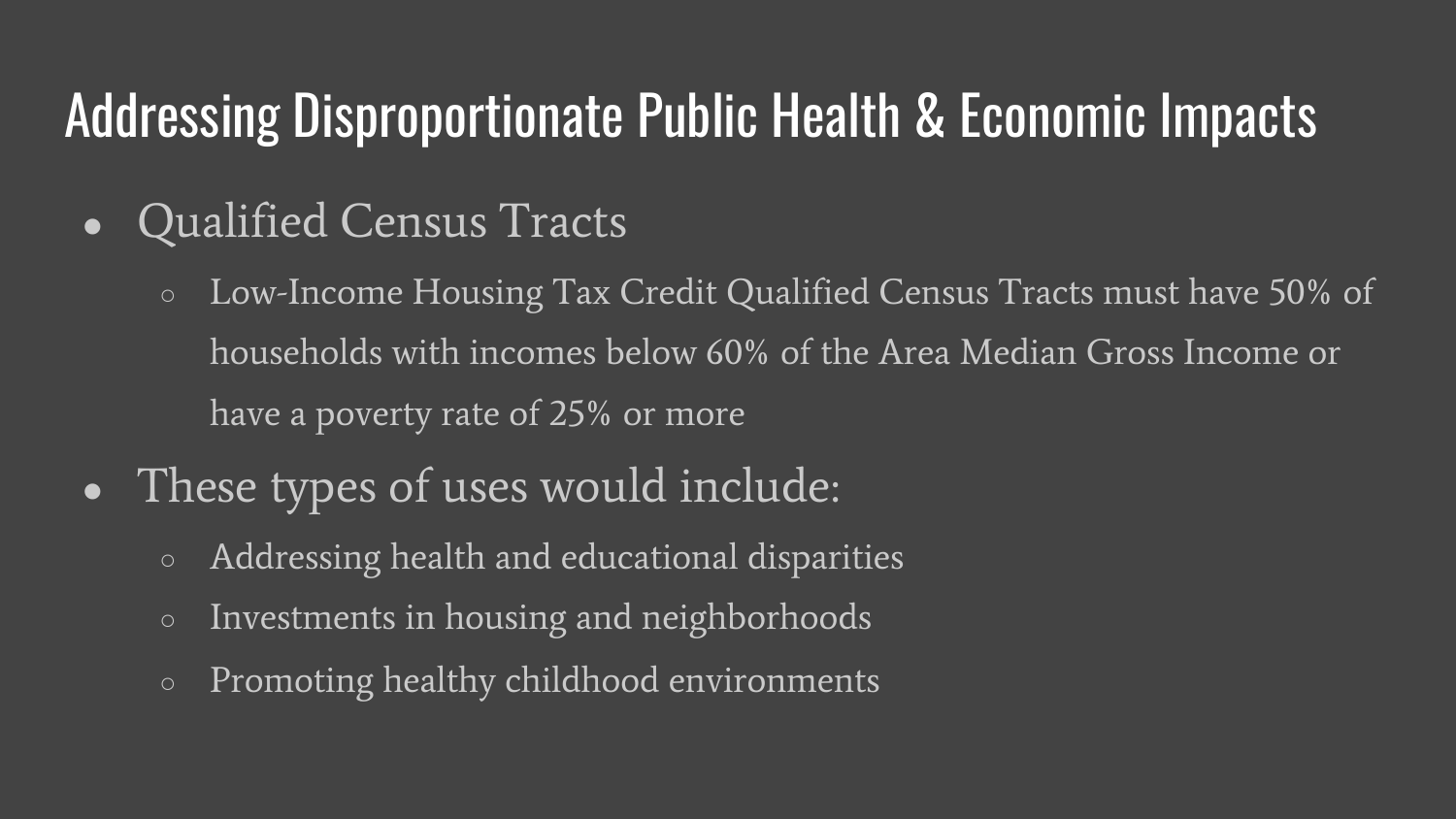# **Crime Prevention and Response**

- Communities experiencing an increase in violence, or increased difficulty in  $\bullet$ accessing or providing services to respond to or mitigate the effects of violence, as a result of the pandemic that those communities may use LFRF funds to address that harm.
- Hiring law enforcement officials even above pre-pandemic levels or paying  $\bullet$ overtime where the funds are directly focused on advancing community policing strategies in those communities experiencing an increase in gun violence associated with the pandemic
- Technology for improving responses to gun violence (e.g. surveillance cameras,  $\bullet$ gunfire locating system)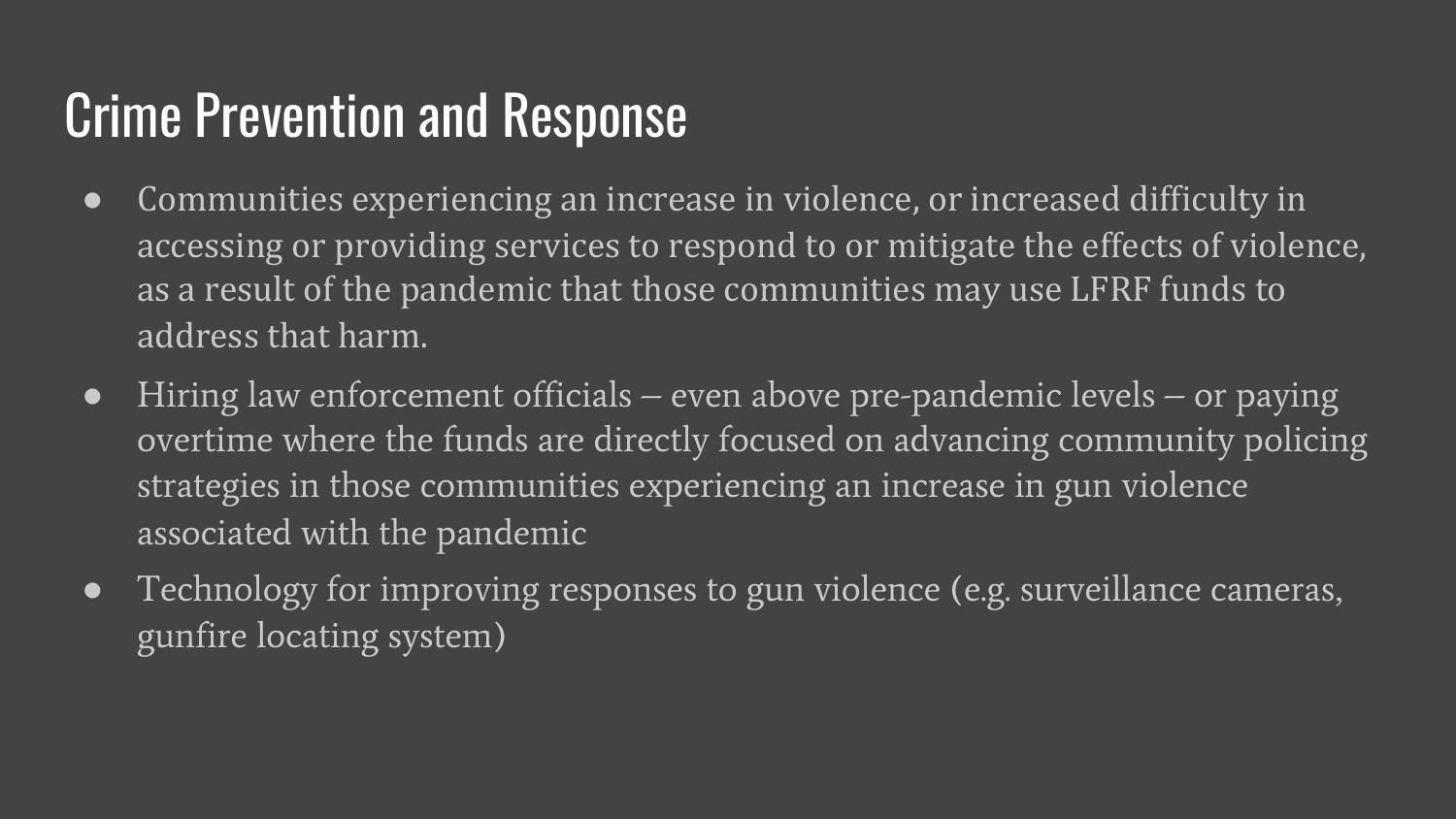## **Crime Prevention and Response**

- Community Violence Intervention (CVI) programs
	- Street outreach; violence interrupters  $\circ$
- Economic assistance for crime victims
- Paid training and/or work experience for formerly incarcerated individuals
- Mental health services and substance use disorder services, including for individuals experiencing trauma exacerbated by the pandemic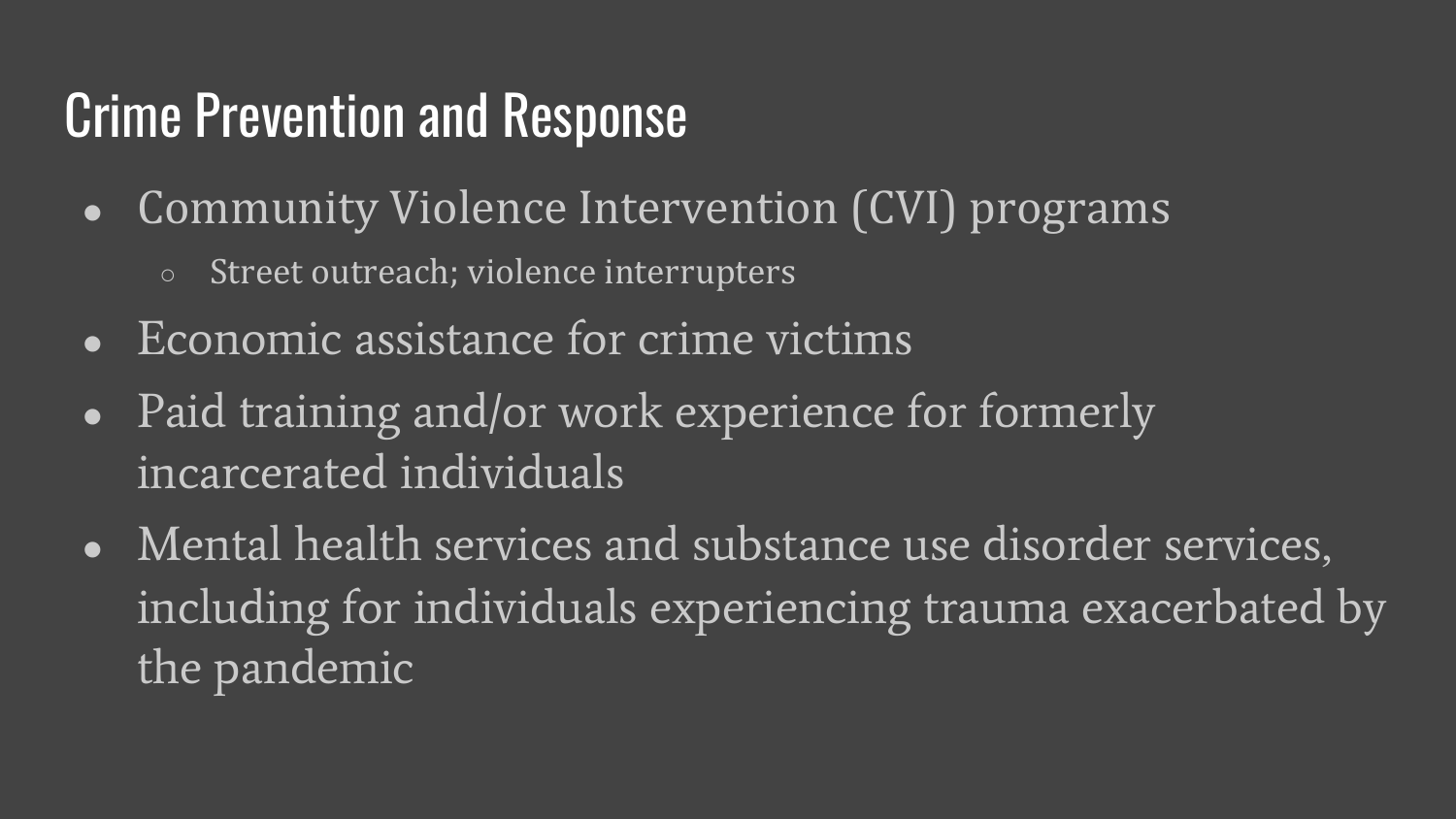#### **Crime Prevention and Response**

- Carefully consider legacy budgetary impact of hiring beyond final LFRF  $\bullet$ 
	- Explore shared services and technology as alternative
	- Two or more local units can pool LFRF funds for regional projects.  $\circ$
- Before using LFRF funds for body cameras, exercise due diligence and fi  $\bullet$ confirm whether a duplication of benefits exists from other sources of fu such as the Office of the Attorney General's Body Worn Camera Grant I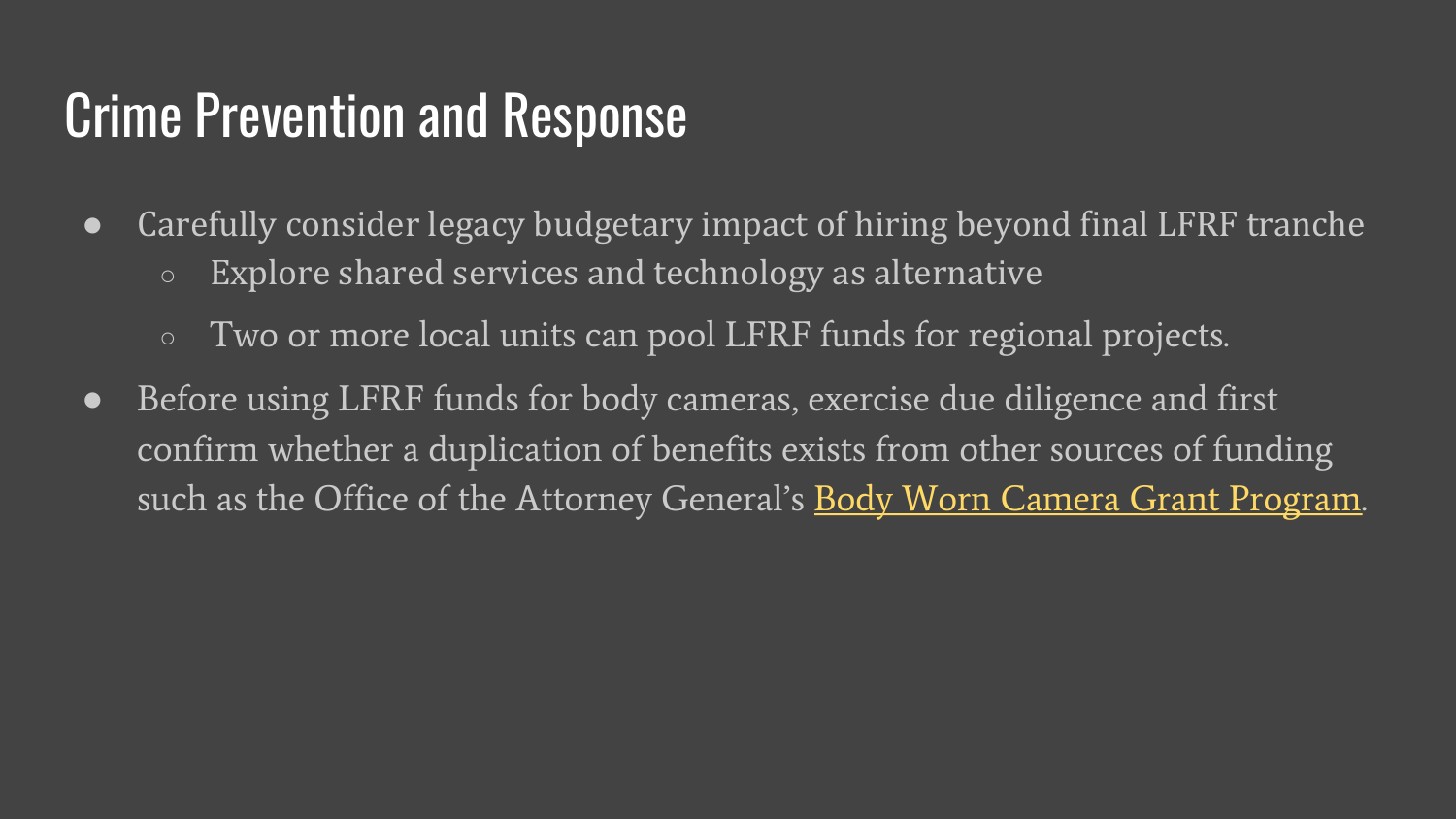#### **Administrative Costs**

- LFRF funds may be applied toward reasonable administrative costs  $\bullet$ 
	- grant consultant or an independent integrity monitor to ensure compliance with legal  $\circ$ and regulatory requirements, including by any subrecipient entities.
- Administrative costs associated with improving the efficacy of COVID-19 public health emergency or economic assistance program (e.g. a consulting firm) are also eligible to the extent that these costs are not funded by another federal program.
- Direct costs are those specifically attributable to implementing LFRF program  $\bullet$ objectives, such as contract support, materials and project supplies.
- Indirect costs are general overhead costs of an organization where a portion of  $\bullet$ such costs are allocable to the LFRF award, such as the cost of facilities or administrative functions.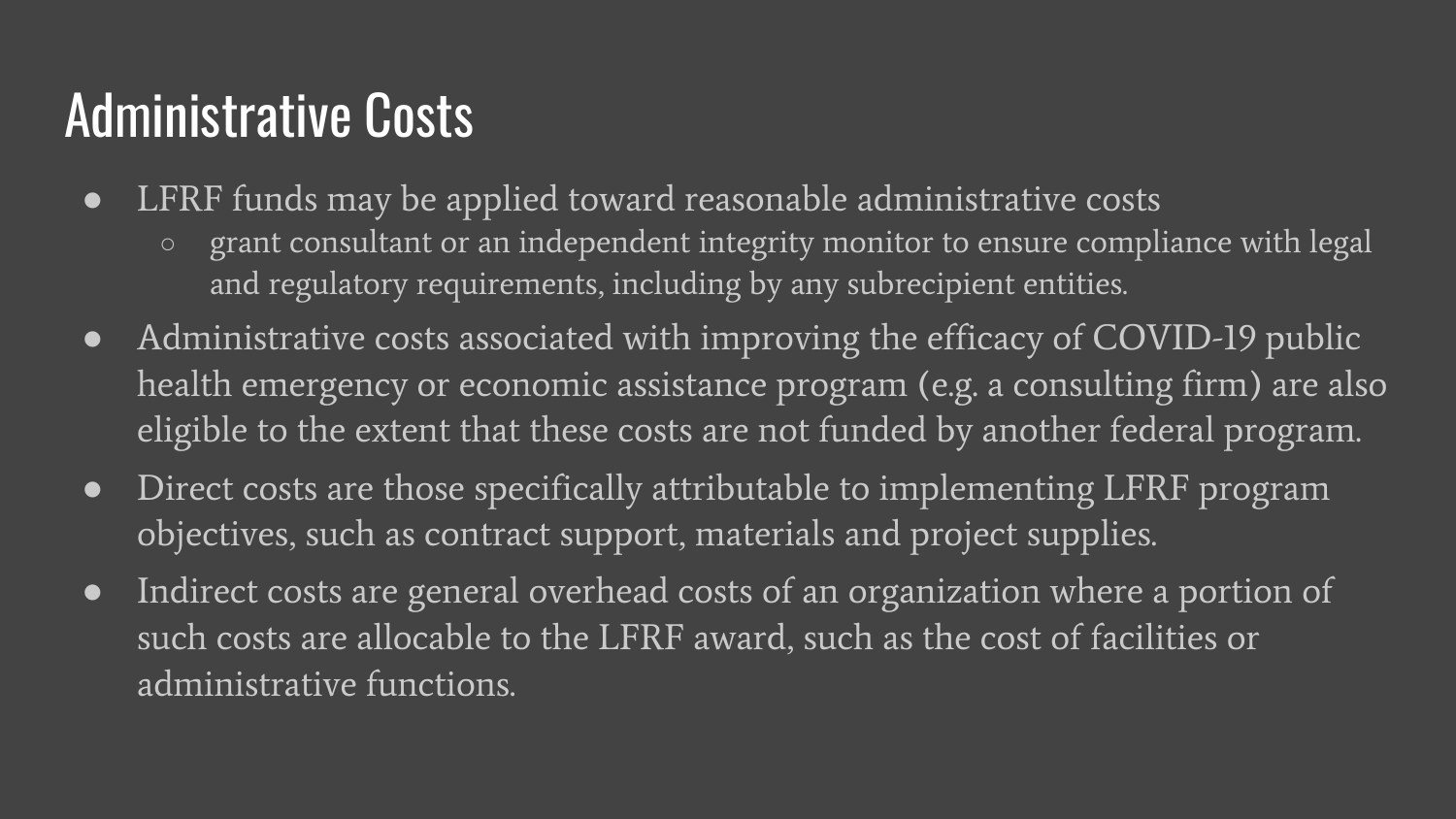## **Audit Expenses**

- Certain audit costs may be charged against LFRF proceeds, such as a reasonably  $\bullet$ proportionate share of costs attributable to conducting a single audit of the use of LFRF funds.
- In accordance with the provisions of 2 CFR 200, Subpart  $F$  Audit Requirements,  $\bullet$ nonfederal entities that spend \$750,000 or more in federal awards must have a single or a program-specific audit conducted for that year.
- Non-federal entities that expend less than \$750,000 per year in federal awards are  $\bullet$ exempt from federal audit requirements for that year unless the federal government specifically requires the grant recipient to conduct one.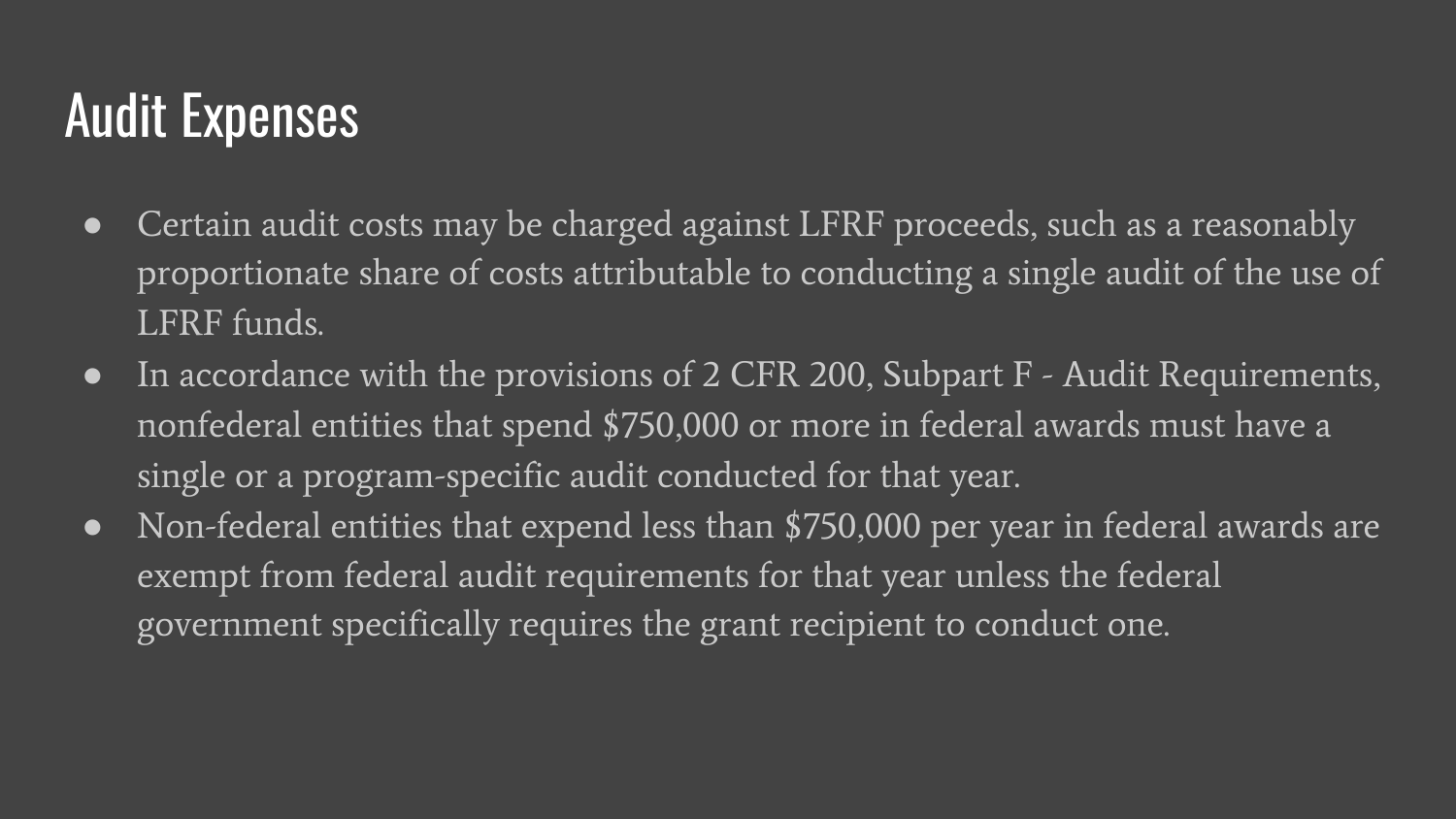#### **Prohibited Uses**

• Debt

• Pure tax offsets

• Squirreling away for long-term surplus

• Pension payments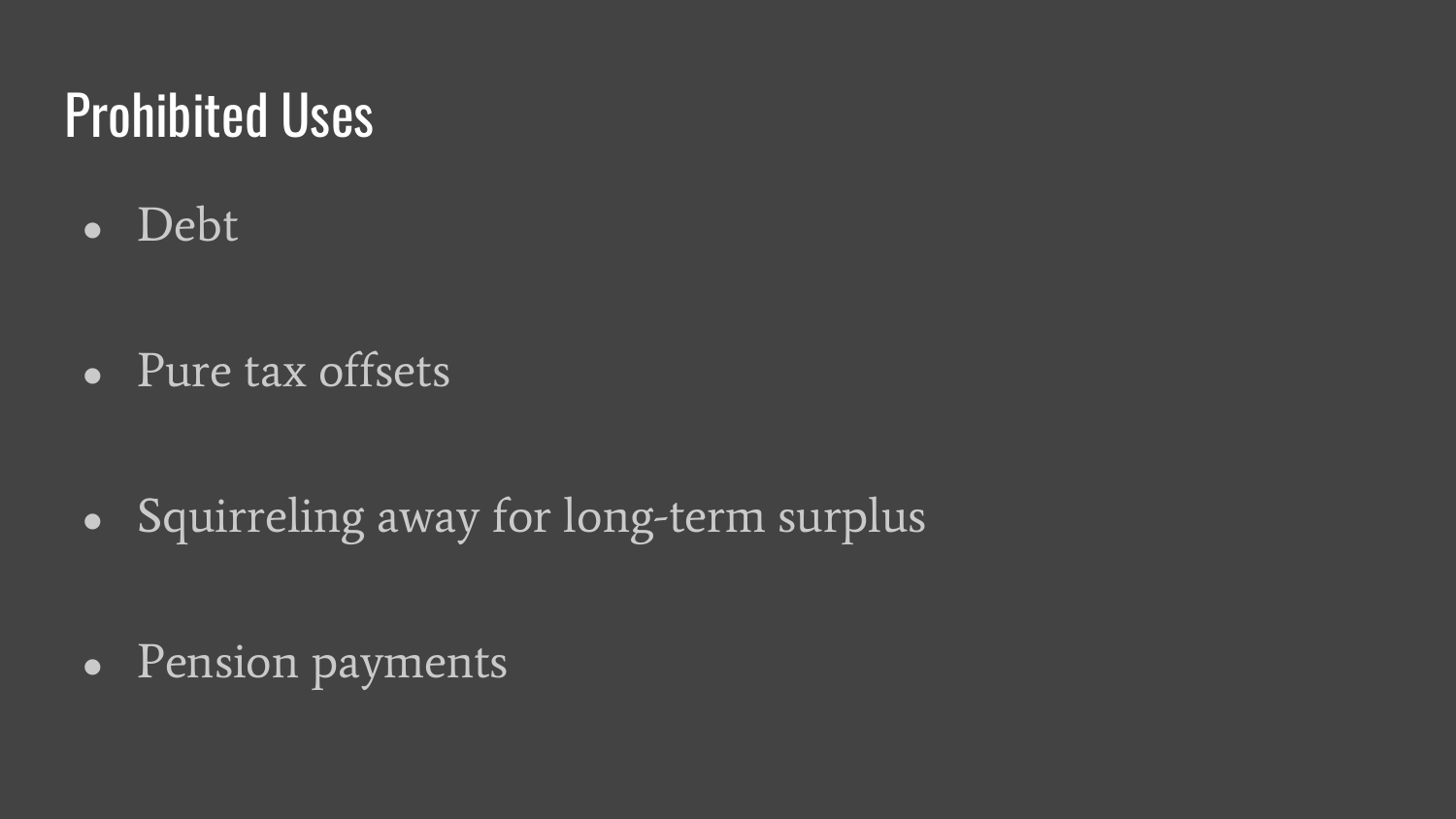#### Prohibited Uses

- Responses to an identified harm must be related and reasonably proportional to the extent and type of harm experienced.
- Uses bearing no relation or are grossly disproportionate to the type or extent of harm experienced are ineligible.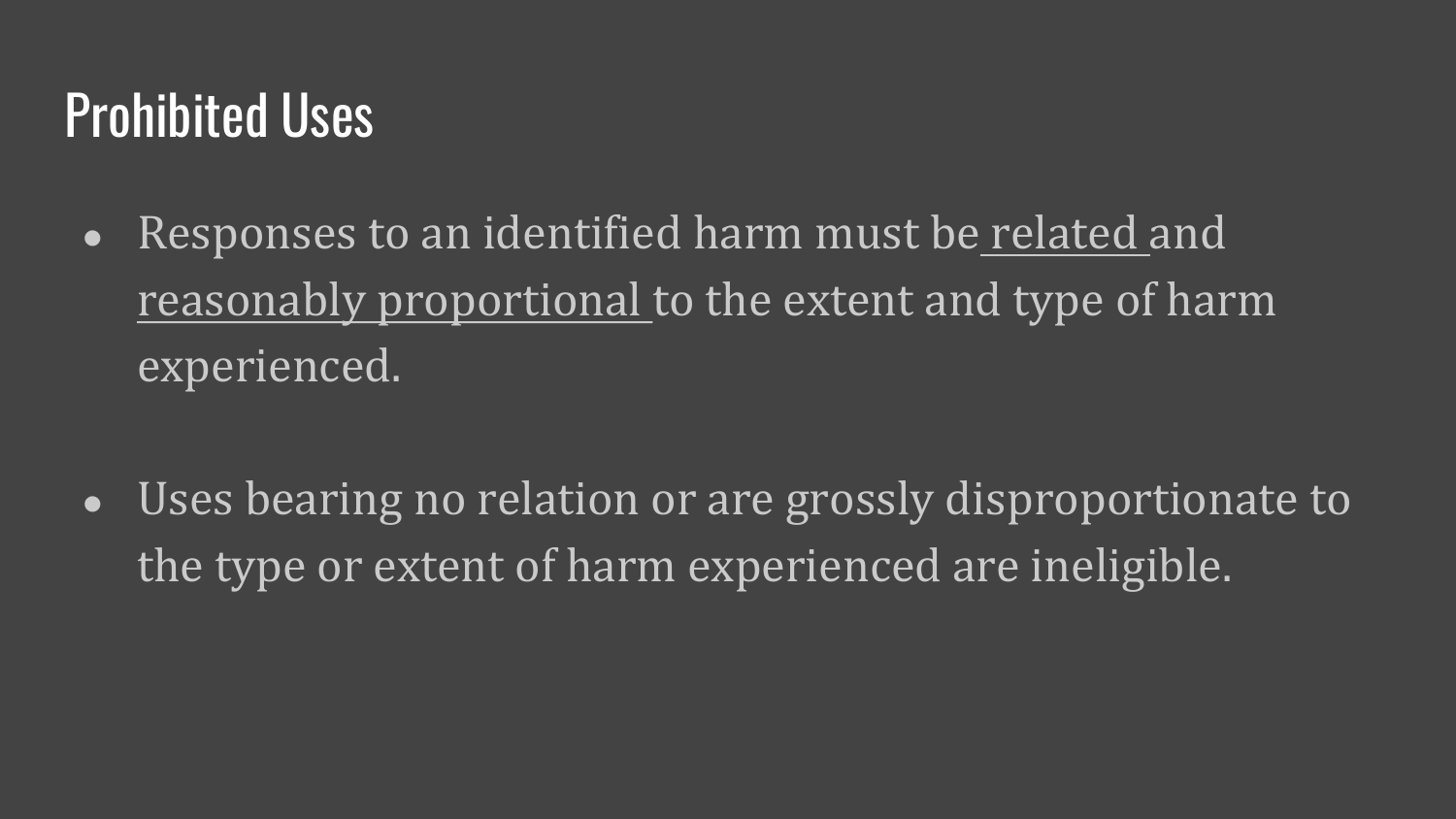#### **Duplication of Benefits**

Review the allocation of the assistance received through the Coronavirus  $\bullet$ Relief Fund (CRF), FEMA, the Small Business Administration, other State, county, and local programs, and any other resources for COVID-19 relief.

We will be requiring information from all county and municipal LFRF  $\bullet$ recipients on programs created to determine whether a duplication of benefits may exist between a State and local program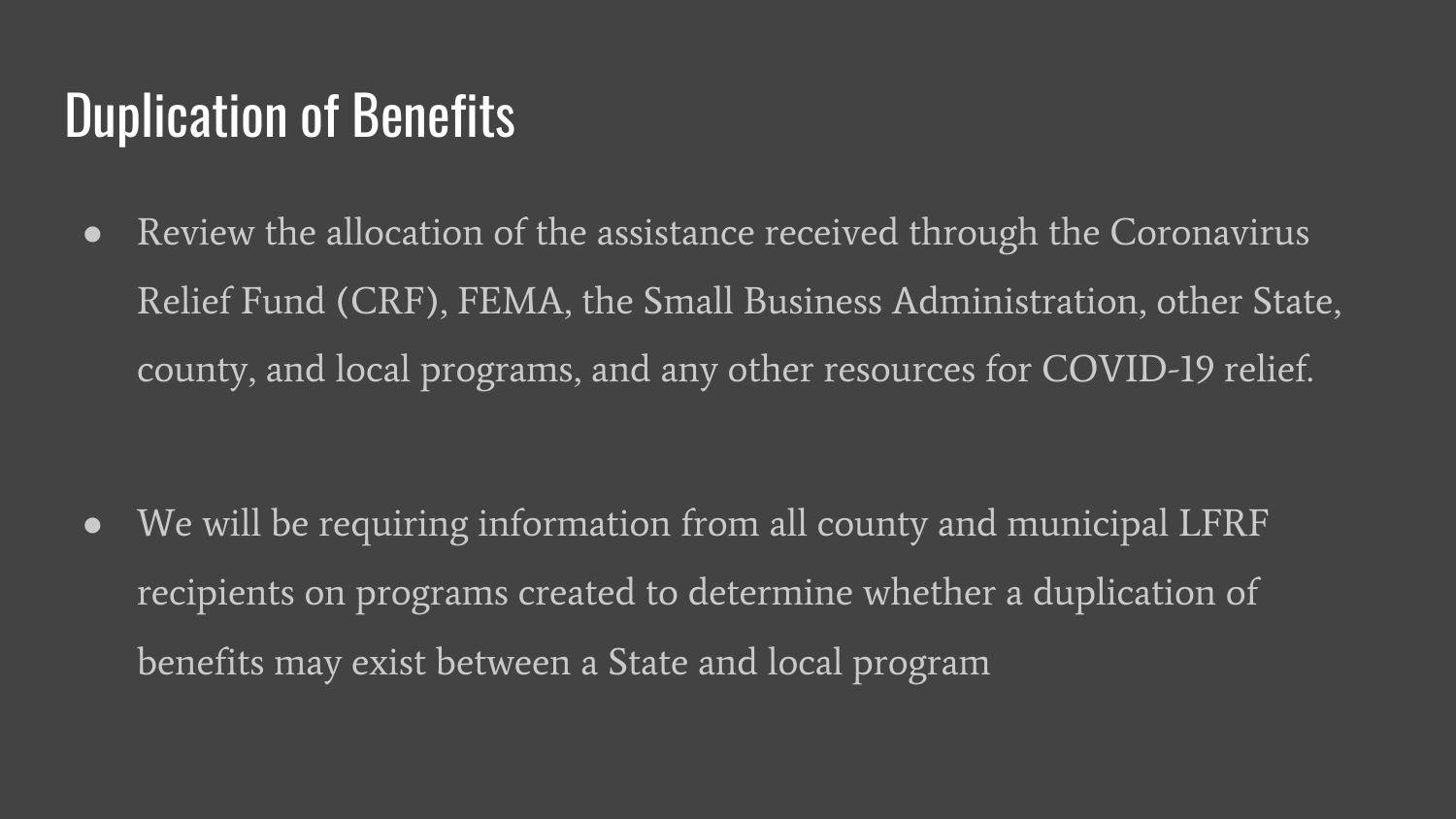| <b>Recipient</b>                                                                                                                | <b>Interim Report</b>                                   | <b>Project &amp;</b><br><b>Expenditure</b><br><b>Report</b>                                               | <b>Recovery Plan</b><br><b>Performance</b><br><b>Report</b>                                     |
|---------------------------------------------------------------------------------------------------------------------------------|---------------------------------------------------------|-----------------------------------------------------------------------------------------------------------|-------------------------------------------------------------------------------------------------|
| <b>Counties &amp;</b><br><b>Metropolitan Cities</b><br>greater than 250,000<br><b>residents</b><br><b>Counties &amp;</b>        | By August 31, 2021,<br>with expenditures by<br>category | By October 31, 2021,<br>and then within 30<br>days after the end of<br>each quarter<br>thereafter through | <b>By August 31, 2021,</b><br>and annually<br>thereafter by July<br>31st<br><b>Not required</b> |
| <b>Metropolitan Cities</b><br>below 250,000<br>residents receiving<br>more than \$5 million<br>in LFRF                          |                                                         | <b>December 31, 2026</b>                                                                                  |                                                                                                 |
| <b>Counties &amp;</b><br><b>Metropolitan Cities</b><br>below 250,000<br>residents receiving<br>less than \$5 million<br>in LFRF |                                                         | <b>By October 31, 2021</b><br>and annually<br>thereafter through<br>2026                                  |                                                                                                 |
| <b>Non-Entitlement</b><br><b>Units (NEUs)</b>                                                                                   | <b>Not required</b>                                     |                                                                                                           |                                                                                                 |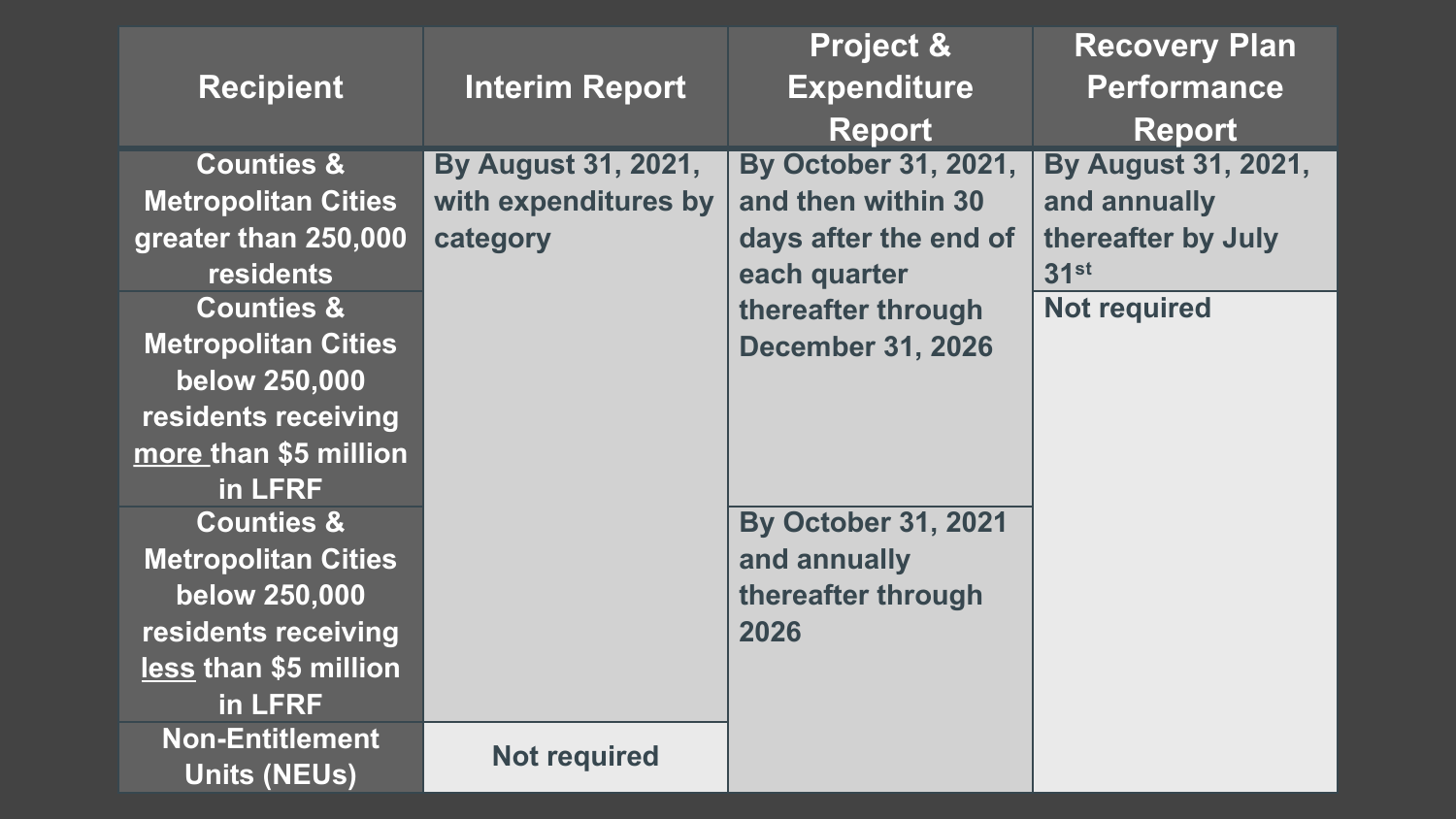#### Reporting Requirements

- Part 2 of U.S. Treasury's Compliance and Reporting Guidance (st page 12) details the required content for all three types of repor
- U.S. Treasury supplemental User Guide for Online Reporting Por
- When reporting obligations and expenditures, counties and municipalities must enter the obligations and expenditures required be reported and, for each, select the specific expenditure categor the available options.
- Supplemental guidance forthcoming re: Project & Expenditure R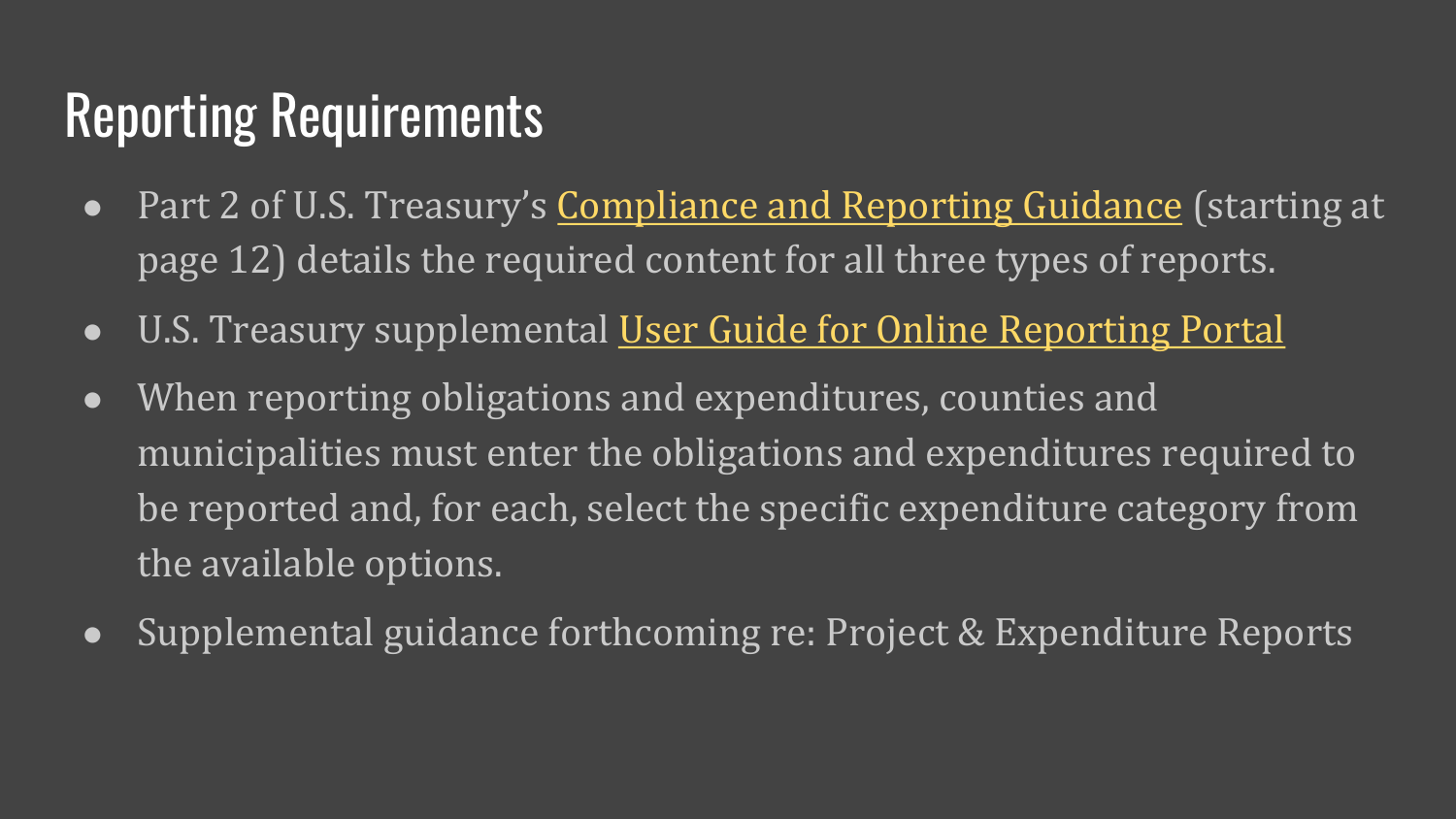## Reporting Requirements: Racial & Economic Equity

- · President Biden's Executive Order 13985
- Substantial emphasis on projects promoting racial and economic eq
	- Program design
	- Outreach
	- Access
	- Geographic & Demographic Distribution
	- Outcomes
- Equity = the consistent and systematic fair, just, and impartial treatment of individuals, including individuals who belong to underserved communities been denied such treatment.
- Recovery Plan Report Template contains further details